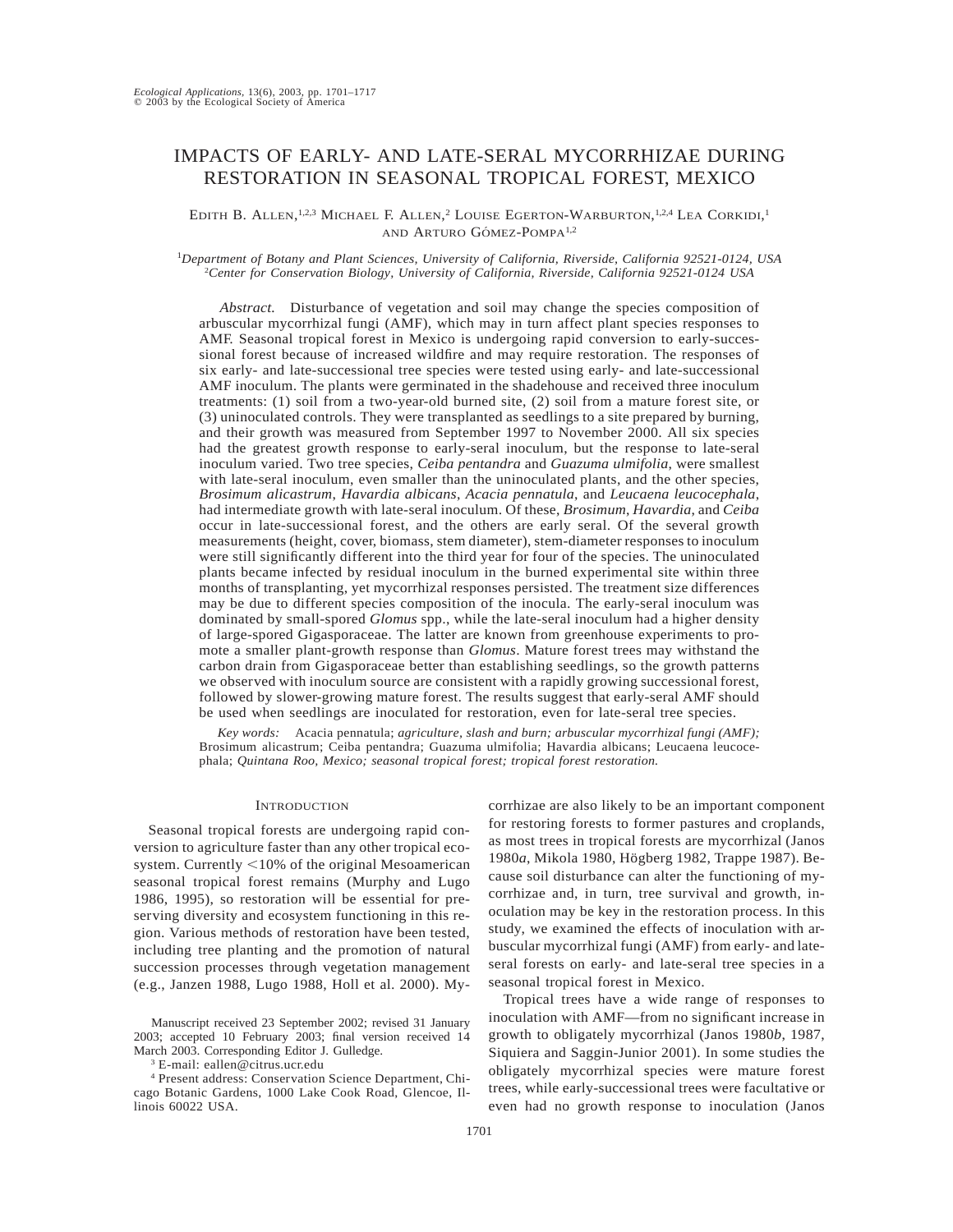1980*b*, Huante et al. 1993). Alternatively, other studies showed that the early-successional species were more responsive to AMF inoculum (Siquiera et al. 1998, Kiers et al. 2000, Zangaro et al. 2000). In those three studies the large-seeded late-successional trees were more dependent on their seed reserves than small-seeded early-successional trees in greenhouse trials. Although the long-term responses of trees in the field are more difficult to assess, they are important in understanding the role of mycorrhizae in succession and community dynamics.

Mycorrhizal inoculum is ubiquitous in natural soils, and is typically not limiting for naturally regenerating or restored trees unless the soil has been disturbed, causing reduced inoculum density or possibly changed fungal species composition. Janos (1980*a*) noted that nonmycorrhizal sedges colonized abandoned agricultural lands; these soils initially had reduced inoculum that increased over successional time. He hypothesized that mycorrhizal-dependent trees could not colonize until the inoculum attained sufficient density. Different sites and kinds of disturbances have different impacts on AMF inoculum. For instance, natural tree-fall gaps did not change inoculum density or AMF spore species in wet tropical forest (Guadarrama and Alvarez-Sanchez 1999) or in seasonal tropical forest (Allen et al. 1998) in Mexico, so natural gaps should not limit plant growth due to reduced inoculum. However, spore species were depleted in density and diversity in planted pastures compared to adjacent seasonal tropical forest (Allen et al. 1998). By contrast, pasture and forest inoculum were comparable in AMF spore species composition in two Costa Rican moist forests (Johnson and Wedin 1997, Picone 2000), but were higher in density in pasture than in another moist forest in Costa Rica (Fischer et al 1994). Agricultural and grazing lands managed by burning (Gómez-Pompa 1980) may also have altered mycorrhizal inoculum, although field bioassay plants showed no reduction in percentage of root mycorrhizal infection under standard tropical agricultural practices (Maldonado et al. 2000, Rosemeyer et al. 2000).

Plant growth is affected by both the density and species composition of AMF inoculum. Various species assemblages of mycorrhizal fungi will promote different growth responses by the host plant species (van der Heijden et al. 1998), suggesting that any practices that change soil inoculum would potentially affect growth of inoculated or naturally colonizing plants. Reciprocal inoculation of host plant species with their associated and neighboring inoculum showed host-specific and inoculum-specific growth responses in tropical tree seedlings (Kiers et al. 2000) as well as temperate old-field plants (Bever et al. 2001). A Costa Rican tree species grew equally fast in forest and pasture soil inoculum, and both were better inocula than inoculum collected from the rhizosphere of a native fern (Asbjornsen and Montagnini 1994), but in another study forest inoculum

was not as effective as pasture inoculum in promoting plant growth (Fischer et al. 1994). These studies and others suggest that mycorrhizal fungi may control not only the biomass of individual species, but also the diversity of the vegetation community because of varying responses of individual species to inocula (Allen et al. 1995). The studies used various methods for assessing AMF inoculum (spore density and species composition, infected root length in the field, and infection or growth of bioassay plants), and they had contrasting conclusions about spore species diversity, density, and effectiveness as inoculum. In addition, they were done using whole soil or roots, and included associated microorganisms in the inoculum. Thus, they leave many open questions about changes and functions of inoculum from disturbed soils on forest dynamics during succession.

Few studies have followed the fate of AMF-inoculated tropical trees beyond the seedling stage, and even fewer have been done in the field. The latter include a study on *Inga edulis* in Costa Rica that demonstrated nearly a 10-fold height increase in inoculated compared to uninoculated plants eight months after transplanting to the field (Janos 1988); the legume *Centrolobium tomentosum* in Brazil inoculated with rhizobium and with one effective and one ineffective AMF and transplanted to the field (Marques et al. 2001); and studies on citrus, which had improved growth after inoculated seedlings were transplanted to the field (Menge et al. 1981). Field inoculation studies have been done more frequently for herbaceous vegetation in tropical (Cuenca et al. 1998) and temperate sites for restoration purposes. Field restoration experiments present a unique opportunity to understand mycorrhizal responses, especially in situations where the inoculum has been reduced by disturbance. For instance, grasses seeded into inoculated soil in degraded land in Venezuela had increased biomass (Cuenca et al. 1998), and increased growth of seeded grasses and colonizing weeds, and successional patterns were changed with field inoculation on a Wyoming (USA) surface mine (Allen and Allen 1986, 1988). A field mycorrhizal transplant study of *Artemisia tridentata* into benomyl-treated soil showed survival of transplanted fungi up to four years (Weinbaum et al. 1996) and variable growth responses of the host plant depending upon the species of mycorrhizal fungus used (Allen et al. 1992).

We tested the hypothesis that AMF inoculum from early- and late-seral forest will promote different growth responses by early- and late-successional tree species in Quintana Roo, Mexico. The field site was chosen because it is in need of restoration. The area has vast expanses of forest burned within the last 25 years, with  $\leq 1\%$  mature forest remaining (Carranza Sanchez et al. 1996). We first characterized the occurrence of AMF genera in inoculum from recently burned and mature seasonal tropical forest, and followed changes in inoculum composition during the course of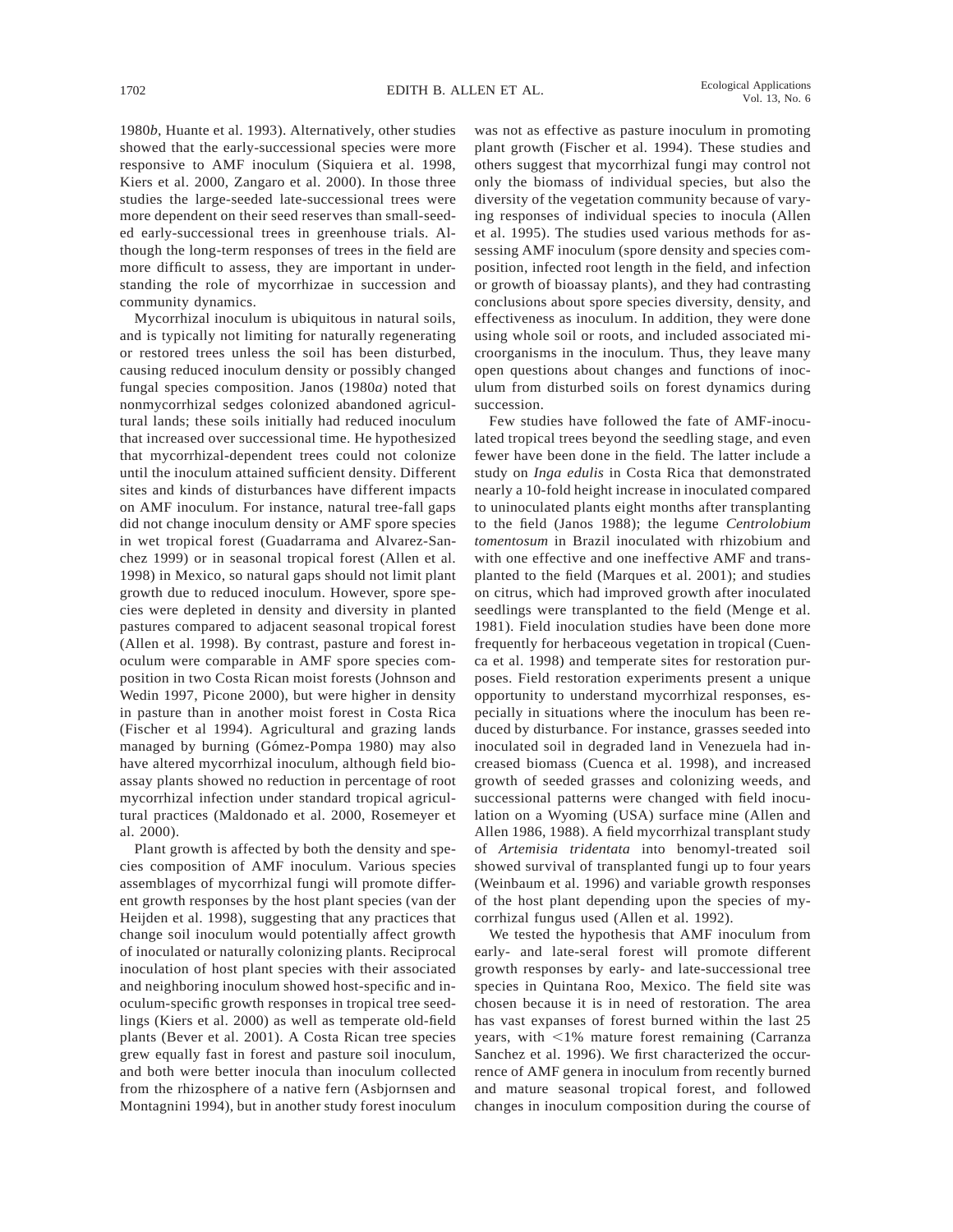#### **METHODS**

## *Experimental site*

The study was carried out at El Edén Ecological Reserve, a 1500-ha seasonal tropical forest reserve (description available online).<sup>5</sup> The reserve is in the northeast Yucatán Peninsula (21°12.61' N, 87°10.93' W)  $\sim$ 30 km west of Cáncun, in the state of Quintana Roo. The region has 1500–2000 mm annual precipitation, most falling during June–December (Isphording 1975), with semi-deciduous trees in the dry season. The soils are thin and rocky with highly organic pockets that lie over karstic limestone bedrock (Weidie 1985, Estrada Medina 2000). Line transects at the research site following experimental burning (see *Field-site preparation*..., below) revealed that 23% of the surface was exposed bedrock. Soil analyses are described below (see *Study species: Inoculation and plant propagation*).

The remnant local stands of mature forest are about 15 m tall with a predominance of trees in the family Leguminosae (Gómez-Pompa 1998, Schultz 2001). The major natural disturbance is hurricanes that increase woody debris and promote fire in the following dry season (Whigham et al. 1991, Whigham and Olmstead 2003). Most of the Reserve is secondary forest in a region with an increasing frequency of anthropogenic fires (Carranza Sanchez et al. 1996). The reserve has evidence of inhabitation by ancient Maya more than 2000 years ago (Fedick et al. 2000). Post-European settlement and recent uses include slash-and-burn agriculture, selective tree harvesting, and grazing (Allen et al. 2003). The rocky soils preclude pasture establishment; instead, the rhizomatous *Pteridium caudatum* (L.) Maxon colonizes following forest fires (Allen et al. 2003). The successional forest used as a study site was maintained in an early-seral state for cattle grazing until 1990. It burned during an extensive wildfire in 1995, two years prior to the experiment. The mature forest at the reserve, by contrast, has likely not burned in many decades or centuries (no fire scars are visible), although there is evidence of selective tree harvest from the late 19th century (Allen et al. 2003). Thus this forest has been occupied from early Maya times to the recent ranching era, but since the mature forest was not clearcut or recently burned it would have an intact soil microflora that suits the purposes of this study.

## *Study species*

Even though successional stages are difficult to identify in seasonal tropical forests (Gomez-Pompa 1998),

the study of Schultz (2001) allowed us to select tree species based on their abundance during succession. Three of the species are early successional and may establish after fire, *Leucaena leucocephala* Benth., *Acacia pennatula* (Cham. & Schltdl.) Benth. (both Fabaceae), and *Guazuma ulmifolia* Lam. (Sterculiaceae); these three do not persist into late-successional stages. The other three species occur in late-seral forest, but have different requirements for stage of establishment. *Havardia albicans* (Kunth) Britton & Rose (Fabaceae) also colonizes after fire or other disturbance but persists into late succession, while *Brosimum alicastrum* Swartz (Moraceae) and *Ceiba pentandra* (L.) Gaertn. (Bombacaeae) colonize under an established canopy. Thus *Havardia* can be found at any stage of succession while the other species are early to mid-successional (*Leucaena*, *Acacia*, *Guazuma*) or mid- to late successional ones (*Brosimum*, *Ceiba*) (genus names will be used henceforth for the study trees).

Seeds of the six species were collected in March– June 1997 in or near the Reserve. Seed mass varied greatly. The seeds of *Acacia* averaged 49.2 mg, *Ceiba* seeds weighed 116 mg, *Guazuma* were 4.9 mg, *Leucaena* were 31.6 mg, *Havardia* were 68 mg, and *Brosimum* were the heaviest at 2.5 g. *Brosimum* seed germinated readily upon collection with no treatment. The others have thick seed coats that were knicked with a razor blade, resulting in nearly 100% germination for all the species.

*Inoculation and plant propagation*.—Two kinds of mycorrhizal inoculum were collected, late successional using soil from the mature forest, and early successional from a two-year-old burned forest. The mature forest was about 2 km distant from the early-successional forest. The successional-forest soil was collected adjacent to the planting site, which was dominated in some areas by *Pteridium caudatum*. The inoculum soil was collected from the top 10 cm of soil from each forest type from 5–6 locations within 100 m of each other. Inoculum consisted of AMF (arbuscular mycorrhizal fungi) spores, infected root fragments, and hyphae. The mycorrhizal spores were extracted by sucrose flotation (Allen et al. 1979) and counted and identified to genus (Schenck and Peréz 1988).

Additional soil was collected for nutrient analyses in both forest types. Soil samples of  $\sim$ 100 g (*n* = 5 samples in each forest type) were collected to 10-cm depth using a trowel, as coring is impossible in these rocky soils. Analyses included percentage organic matter by combustion (450 $^{\circ}$ C), pH (50% water solution), total Kjeldahl N (Bremner and Mulvaney 1982), total P (Sah and Miller 1992, Meyer and Keliher 1992), and bicarbonate-extractable P (Olsen and Sommers 1982). Nitrogen and phosphorus analyses were done at the University of California, Davis, Analytical Laboratory (Davis, California, USA).

Seeds were planted 2–5 mm deep on 28 June 1997 in pots (height  $15 \times 6$  cm diameter) holding approx-

<sup>&</sup>lt;sup>5</sup> URL:  $\langle$ http://maya.ucr.edu/pril/el\_eden/Home.html $\rangle$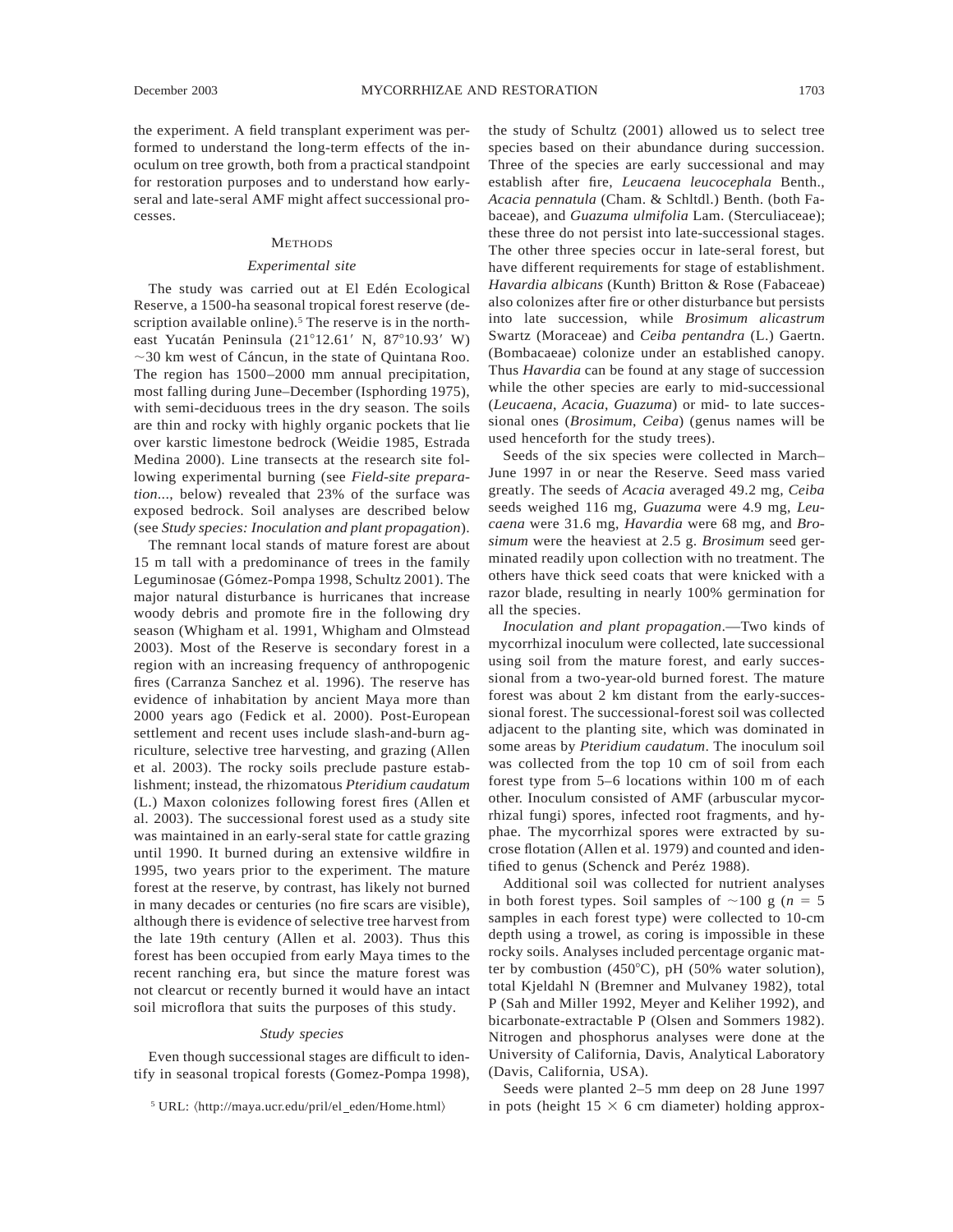imately 500-g dry-mass sterilized soil. The soil was collected near the planting site and steam sterilized for 2 h at  $90^{\circ}$ C. Three inoculum treatments were used— 25 g of fresh late-seral forest soil, 25 g of fresh earlyseral forest soil, and the uninoculated controls. The inocula were each homogenized to include root segments and soil, and placed  $\sim$ 3 cm beneath the surface of the steamed soil. Forty-two individuals of each of the six species were planted in each of the three inoculum treatments for the field restoration experiment. The total was 42 replicates  $\times$  6 tree species  $\times$  3 inoculum treatments  $= 756$  tree seedlings. Extras of each species in each treatment were grown to account for mortality and to harvest for biomass in the shadehouse. Twelve of the 42 individuals were also harvested later in the field, leaving 30 replicates for each species in each treatment for long-term observation. The pots were placed in a shadehouse that reduced sunlight by 25%, and allowed rainfall to enter as a fine mist. The plants were grown for about 12 weeks, at which time they were from 2–15 cm tall, the smallest being *Guazuma*, the largest *Brosimum*.

## *Field-site preparation and experimental design*

The field site was located within the 1995 wildfire, and it was prepared on 2 July 1997 by burning the woody resprouts. Vegetation was slashed in an area of  $60 \times 90$  m and burned. Soil samples to 10 cm deep were taken from each plot one week prior to the burn and again after the burn on 17 July. These were each subject to soil chemical analysis as above, mycorrhizal spore counts, and root infection (described below) before and after the burn.

The experimental design was seven replicate blocks each with the three inoculum treatments: (1) seedlings with late-seral forest inoculum, (2) seedlings with early-seral forest inoculum, and (3) uninoculated seedlings. The site was divided into a 3 treatment  $\times$  7 block grid of 21 plots total, each plot  $10 \times 10$  m with a 4m aisle between plots. Each inoculum treatment was placed in a separate plot rather than having inocula randomized within a plot, to reduce contamination among the inocula. Within the  $10 \times 10$  plot, the seedlings were planted in rows and columns of six species each, for 36 plants per plot in a Latin-square design. There was a 2-m spacing between seedlings.

The seedlings were transplanted to the field 13–16 September 1997 by placing them in holes dug large enough to accommodate the 15 cm  $\times$  6 cm diameter root ball. They were each watered with about 1 L initially, but were not watered again as precipitation was abundant. The annual precipitation at El Edén for 1998–2000 was 2239, 3323, and 2545 mm, respectively—three years with high hurricane and tropicalstorm activity. Each seedling was surrounded with a plastic mesh plant protector to avoid deer (*Mazama americana*) browsing. The protectors were 40 cm tall by 10-cm diameter with a 1-cm mesh that did not pre-

vent insect herbivory. After the seedlings reached the height of the protective mesh, the mesh was removed (beginning in December 1997 for the largest species, April 1998 for the smallest). No deer browsing was observed until the second growing season, and limited insect herbivory was noted on occasional seedlings. Seedlings that died within a month of planting were replaced, but after that no seedlings were replaced. However, initial mortality was low; only seven of the smallest *Guazuma* (with late-successional inoculum) and individuals of three other species were replaced. The resprouting vegetation around the planted seedlings was weeded at approximately 2–3 week intervals during the rainy season with a machete. Lianas were especially abundant, and 1–2 lianas were removed near each transplant at each weeding.

Ten additional plants of each species in each mycorrhizal treatment in the shadehouse were measured and shoots and roots were harvested in September 1997. They were dried to constant mass at  $65^{\circ}$ C and weighed. Leaves were separated from stems, and were analyzed for tissue Kjeldahl N (Isaac and Johnson 1976, Carlson et al. 1990) and P (Meyer and Keliher 1992, Sah and Miller 1992). Roots were harvested from five extra individuals of each species in each treatment, and they were examined for mycorrhizal infection. The roots were stained with trypan blue stain (Kormanik et al. 1980) and microscopically assessed for the presence of mycorrhizal hyphae, vesicles, and arbuscules (Allen 1983). Presence of nonmycorrhizal fungi was also assessed, including potential pathogens. Other indicators of plant health, including root browning, leaf color, lesions, or wilting, were noted.

## *Measurements*

The height of the seedlings was measured immediately after they were planted on 17–18 September, then monthly during the first season when growth rates were rapid, and less frequently later on. In addition, crown width and length (perpendicular) was measured after the plant protectors were removed and seedlings were  $>10$  cm in width. Crown cover was calculated using the formula for an ellipse. Stem diameter was measured with calipers at 10-cm height when the stems were larger than 1-cm diameter.

A subset of seedlings  $(n = 6 \text{ individuals})$  for each species in each treatment was destructively harvested in the field on 18 December 1997 and again on 12 April 1998 to assess shoot biomass and root infection. These were from blocks 1 and 7, respectively. The blocks were first analyzed statistically to assure there were no block-by-treatment interactions. This left 30 replicates of each species in each treatment for continued field measurements. The roots were excavated with a trowel to 10 cm deep from the harvested plants, and only those attached to the plants were used (to assure proper identification). Roots were stained and assessed for mycorrhizal infection as above. Roots were also collected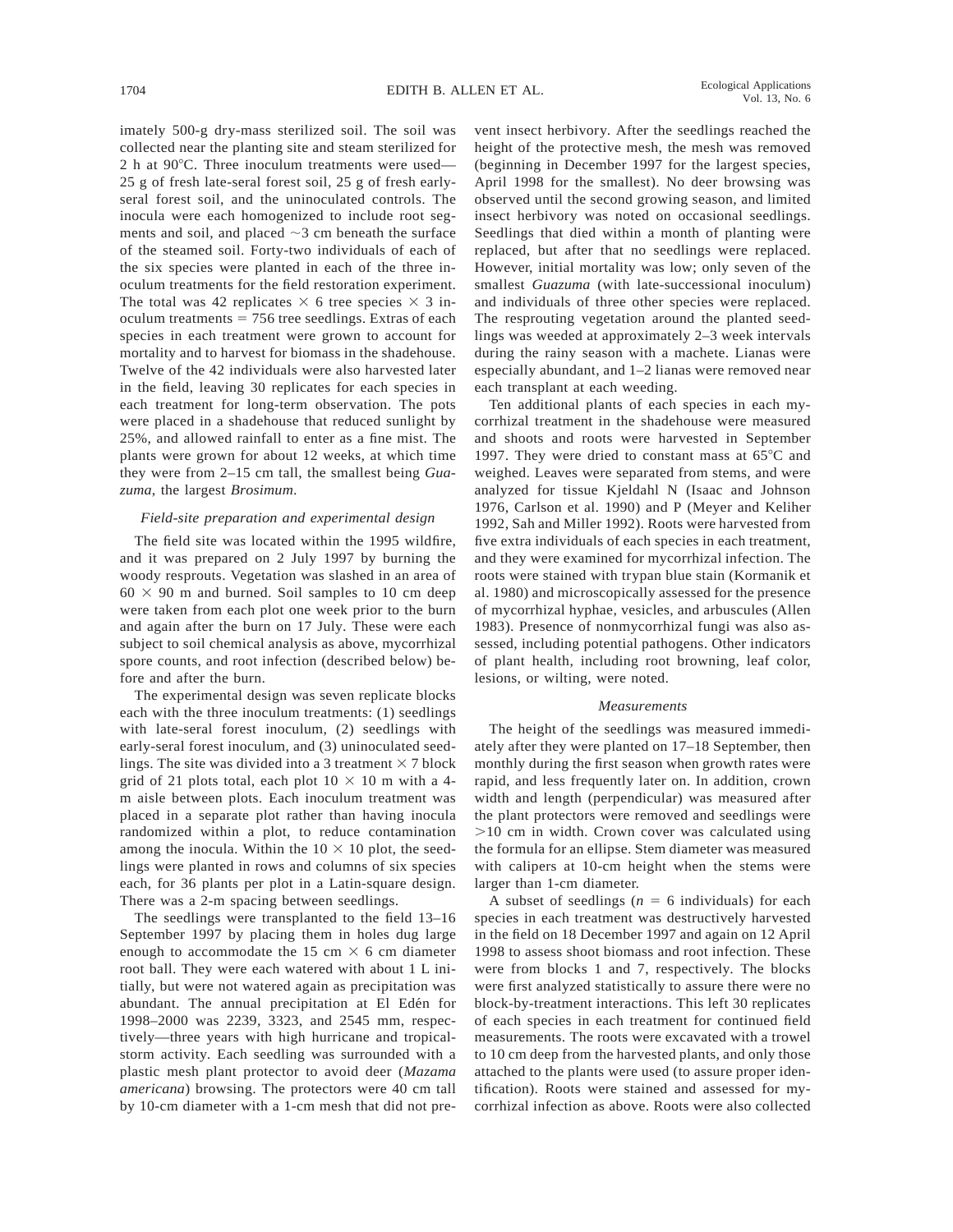*cystis*).

nondestructively on later dates using a trowel at the base of each transplant, and taking care to collect roots that were connected to the seedling. One plant per treatment of each species was collected, for five replicates in the five remaining unharvested blocks. Roots and soil (*n* 5 5 individuals) of *Brosimum* and *Havardia* were collected from plants in the mature forest during the same times as the experimental plants. Rhizosphere soil to 10 cm depth was collected with the roots for analysis of mycorrhizal spores. Spores were extracted from 5 g of soil by sucrose flotation as described above, and identified to genus and counted (individual spores were counted for sporocarpic forms, mainly *Sclero-*

# *Statistical analyses*

Data were checked for normality and arcsine transformed as needed, and analyzed using repeated-measures ANOVA to show trends in height, crown cover, and stem diameter over time. Repeated-measures analyses were performed separately for each of the years, as growth patterns were different in different years. Potential block-by-treatment interactions were statistically tested, but the block-interaction *P* value in the repeated-measures ANOVA was not significant for any of the tree species ( $P > 0.05$ ). ANOVA was used to show statistical differences in percentage mycorrhizal infection and spore density on each measurement date (the soil and root samples were from different individual trees each time, so this was not a repeated measure). The biomass harvest data were used to calculate relative growth rate (RGR; Hunt et al. 2002). RGR was also calculated using the height data. Both sets of RGR data were subject to ANOVA to test effects of inoculum treatment on growth rate of each species. Significant differences for the ANOVAs are shown using the least significant difference at  $P = 0.05$  (LSD<sub>0.05</sub>) (Zar 1974).

## RESULTS

#### *Plant growth response to mycorrhizae*

Height growth, crown cover, stem diameter, and relative growth rate of all species responded significantly to inoculum during one or all three years (Figs. 1, 2, and 3). The early-successional inoculum provided the greatest growth stimulus for tree-seedling height growth, but the second-best inoculum varied by host plant species (Fig. 1). Four of the species, *Leucaena*, *Acacia*, *Havardia*, and *Brosimum*, had a pattern of greatest height with early-seral inoculum, second best with late-seral inoculum, and smallest when uninoculated. The other two species, *Guazuma* and *Ceiba*, also had greatest height with early-seral inoculum, but were smallest with late-seral inoculum. The height differences were most pronounced and statistically significant for all species during the first growing season (September 1997 to February 1998). During the second and third years (April to November 1998, April 1999

to October 2000) three species continued to have earlyseral inoculated trees as the tallest, namely *Guazuma*, *Ceiba*, and *Havardia*. *Brosimum* decreased in mean size due to deer herbivory in 1999–2000 and suffered high mortality, with  $4-5$  survivors of  $n = 30$  individuals per inoculum treatment. Terminal buds were removed from most trees, and some trees were largely defoliated. Mortality of *Guazuma* was also fairly high by October 2000, with 22 survivors in late-seral inoculum, 27 in early-seral, and 25 in the uninoculated treatment. The other four species had nearly 100% survival.

Crown cover was measured beginning June of the second growing season when all plant protectors were removed and the tree seedlings were large enough. *Bro* $simum$  had a small crown  $(<10$  cm across) and was not measured. *Guazuma* and *Ceiba* had significantly larger canopies for the early-seral than for the late-seral inoculum treatments in both the second and third years using repeated-measures ANOVA (Fig. 2). The other three species' canopies were not significantly different by treatment in either the second or third years.

Stem diameter at 10 cm height was the most consistent measurement to assess species response to mycorrhizal treatment. Four of the five measured species had significantly larger stems with early-seral inoculum by the final measurement in October 2000 based on repeated-measures  $P < 0.05$  (Fig. 3). Data are shown for 1999–2000, as stems were too thin to measure in all individuals earlier, and *Brosimum* still had stems  $\leq$ 10 mm by the third year. The patterns of stem diameter were similar to those of height and cover, with the largest stems in the early-seral inoculum for all five measured species. Uninoculated *Leucaena* had the thinnest stems among the three inoculum treatments, while the other three species (*Guazuma*, *Ceiba*, *Havardia*) by October 2000 had the thinnest stems when treated with late-seral inoculum.

The relative growth rates (RGR) of shoots were calculated from seed mass at shadehouse planting time (June 1997) through the first harvest from shadehouse pots in September 1997 (field transplanting time), the second harvest in the field in December 1997, and the third harvest in April 1998 (Table 1). Only two of the six species (*Ceiba*, *Guazuma*) showed significant effects of mycorrhizal inoculum on RGR during the three months in the shadehouse, June–September 1997. For *Ceiba* the late-seral inoculated plants had smaller RGR than the other two treatments; for *Guazuma* the earlyseral inoculated plants had greater RGR than the other two treatments. All six species except *Acacia* had significant treatment differences in RGR during the first three months in the field, September–December. In each case the uninoculated plants had the lowest RGR, the early-seral inoculated plants had greatest RGR, and the late-seral inoculated plants were either intermediate, equal, or lowest in the case of *Guazuma*, reflecting the height growth curves (Fig. 1). During the dry season,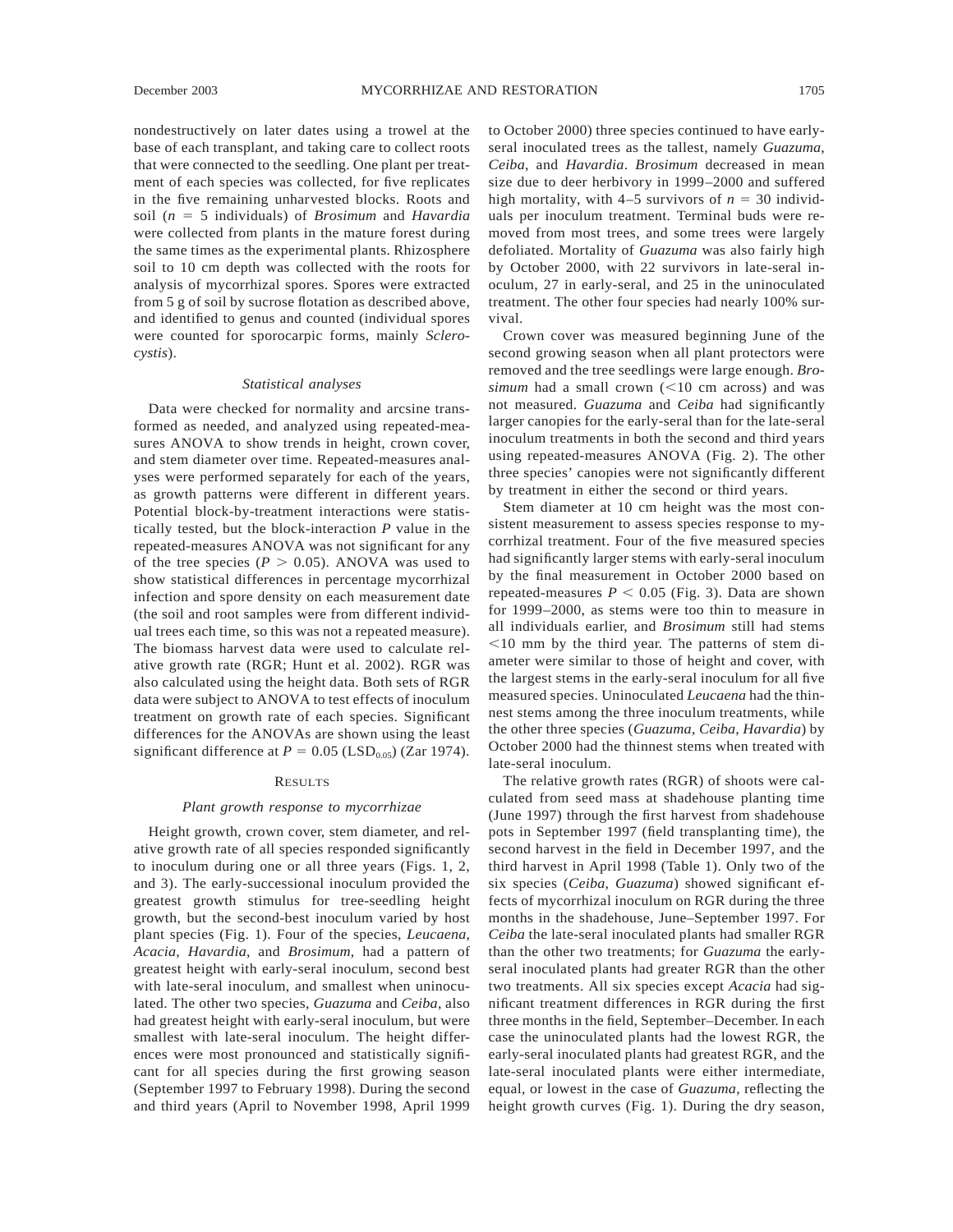

FIG. 1. Heights of six tree species over time, inoculated as seedlings with soil from early-seral or late-seral forest, or grown in sterile soil and initially nonmycorrhizal (NM). Seedlings were inoculated in the shadehouse and transplanted to the field in September 1997. Vertical bars show least significant difference at  $P = 0.05$  (LSD<sub>0.05</sub>) for each date. *P* values indicate treatment differences with a repeated-measures ANOVA. The *x*-axes of the individual rows of panels are drawn to show each of the first three growing seasons separately, with one point (October) from the fourth (2000) growing season added to the 1999 panel. Note different values of *y*-axes, which show different heights during different growing seasons.

December 1997–April 1998, the late-seral inoculated plants had lowest RGR for three species, *Leucaena*, *Guazuma*, and *Brosimum*. There were no significant differences during this growth period for the other three species. The net effect of higher RGR of early-seral inoculated plants in the wet season and lower RGR during the dry season, was that the treatments for *Leucaena* and *Brosimum* tended to become more similar, with no statistical differences in height or cover the second season for *Leucaena*. For *Guazuma*, the RGR differences that occurred during shadehouse growth continued through the first year, and into the second and subsequent years (Figs. 1 and 2). Overall, *Brosimum* had the lowest RGR values, but had the tallest seedlings in the shadehouse (15 cm). This was related to the large seed size, as it also had the heaviest seeds (2.5 g/seed) by several orders of magnitude. The RGR of *Guazuma* was highest in the shadehouse, even though this species had the shortest seedlings (2–4 cm) but these began from the smallest seeds (4.9 mg).

The RGR analysis for height (Table 2) shows that the initial height growth promoted by early-seral inoculum was maintained only during the first season (September 1997–February 1998). Four of the species—*Guazuma*, *Ceiba*, *Acacia*, and *Havardia*—had significantly greatest height growth during the first season. By the second or third season the height growth of the late-seral or uninoculated plants of these species became relatively more rapid, explaining why these treatments became more similar in height to the early-seral inoculated plants over time. This may be related to the natural infection process of soil-borne inoculum in the burned field. In the case of *Acacia* there were no longer differences in height by the second season (Fig. 1). In the case of *Leucaena* only biomass RGR reflected the treatment effect of the inocula in the September–December 1997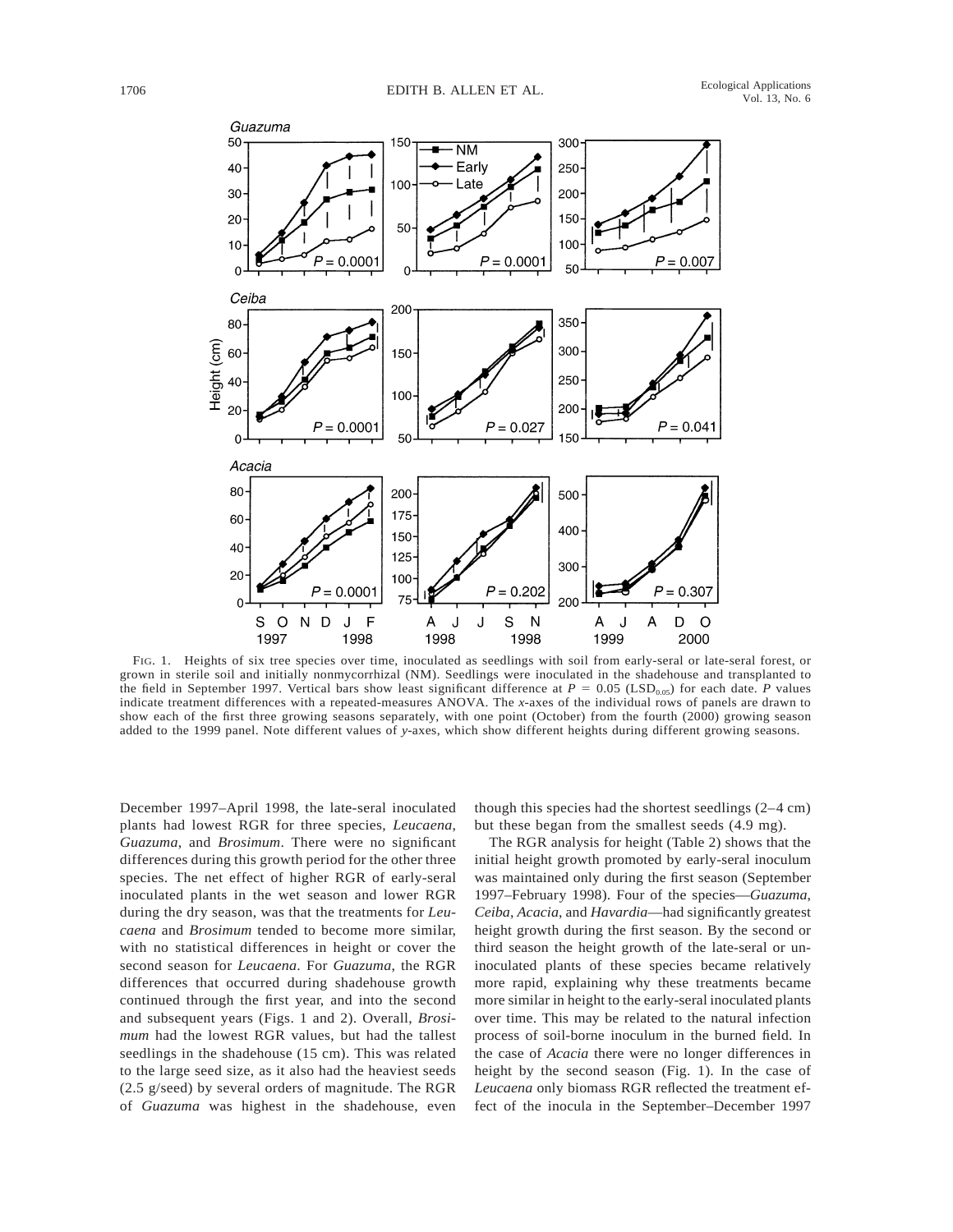

portion of the first season (Table 1), as there were no significant differences in height growth RGR.

# *Plant and soil nutrients*

The leaf N and P analyses showed that mycorrhizal inoculation did not significantly increase the concentration of nutrients in the December 1997 harvest (Fig. 4). For three of the six species the early-seral inoculum treatment had significantly lower P than the uninoculated plants, with late-seral plants having intermediate levels. This suggests a dilution effect of higher biomass on P concentration, and that mycorrhizal infection did not cause increased P uptake. Overall, *Ceiba* had the highest P concentrations, while *Havardia* had the lowest ( $P = 0.0001$  for differences in phosphorus concentrations among species). The N concentrations were not significantly different by treatment within any of the species, but some species had higher concentrations of N than others. *Leucaena* was especially high at 4.1% N, while *Brosimum* was the lowest at 2.5% ( $P =$ 0.0001). Since the uninoculated plants had already become contaminated by residual mycorrhizae at this harvest date (Fig. 5), we expected no additional effects of mycorrhizae on P uptake. The inoculum treatments

were in effect becoming more similar by contamination, and no further nutrient analyses were done.

Soil N and P were analyzed from the mature forest and in the experimental plot before the burn, after the burn, and two years later. Both mature and successional forest had moderate to high bicarbonate-extractable P, surprising for a calcareous soil, and they had high total P (Table 3). They also had high total N and very high organic matter. Values of organic matter, total N, total P, and extractable P were not significantly different between the forest and the experimental plot prior to the burn (June 1997), even though the vegetation of the preburn plot was recovering from a 1995 wildfire. The organic matter decreased from 34 to 15.9% in the research plot following the experimental burn in July 1997, but neither extractable P nor total N declined after burning. The percentage organic matter recovered two years following the experimental burn, to a level slightly higher than before the burn. This may be an artifact of the experiment, as resprouting vegetation was weeded around the transplants, adding an elevated amount of organic matter. The pH was slightly basic (Table 3).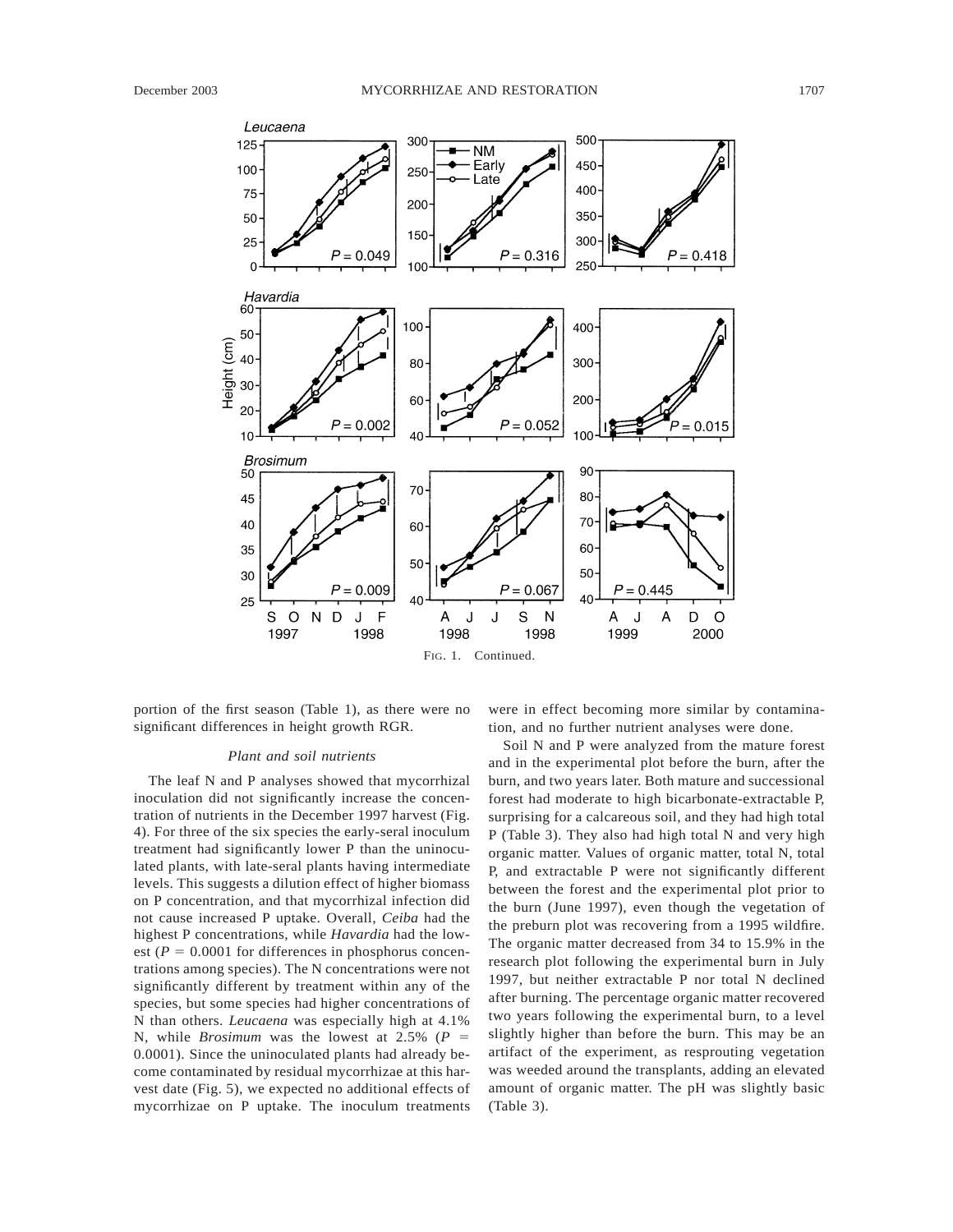

# *Mycorrhizal infection and spores*

The mycorrhizal spore density of the preburn plot (June 1997) was  $4.0 \pm 0.6$  spores/g dry soil (mean  $\pm$ SE;  $n = 21$  replicate soil samples). The spore density after the burn was  $0.8 \pm 0.2$  spores/g the following September at planting time. Only spores of *Glomus* were found immediately following the burn. In spite of the low postburn spore density, there was still enough inoculum to cause root infection of 32.5  $\pm$ 8.6% ( $n = 10$  replicate root samples of a random sample of roots from resprouting vegetation in September 1997). Some vesicles (characteristic of *Glomus*) were found in these roots, but no auxilliary cells or thick hyphae (characteristic of Gigagsporaceae, Hart et al. 2001). This did not represent the inoculum density across the plot, only of those areas where resprouts occurred, with a low cover of only 1% vegetation at this time. Thus we fully expected that the transplanted seedlings would rapidly become contaminated by the background soil inoculum.



FIG. 2. Crown cover (maximum width by perpendicular length) of five tree species over time (*Brosimum* was not measured because of small stature), inoculated as seedlings with soil from early-seral or late-seral forest, or grown in sterile soil and initially nonmycorrhizal (NM). Seedlings were inoculated in the shadehouse and transplanted to the field in September 1997. Measurements were begun after trees were 10 cm in width. Note different values of *y*-axes. Vertical bars are  $LSD<sub>0.05</sub>$  for each date. *P* values indicate treatment differences with a repeated-measures ANOVA.

FIG. 3. Stem diameter at 10-cm height of five tree species, inoculated as seedlings with soil from early-seral or late-seral forest, or sterile soil and initially nonmycorrhizal (NM). Measurements were begun when all individuals of a species had stem diameter >10 mm. The sixth species, *Brosimum*, had most individuals with a diameter  $\leq 10$  mm.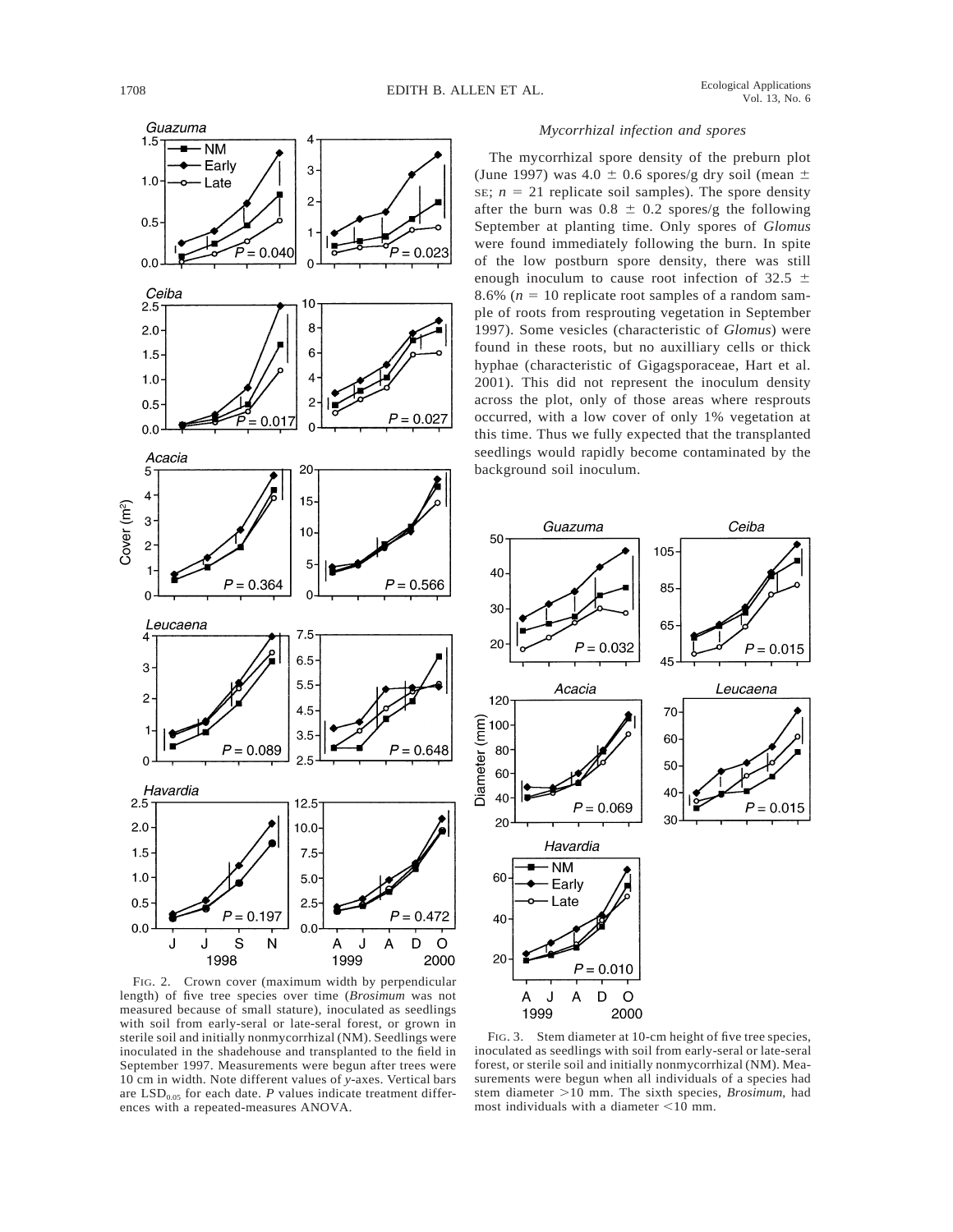TABLE 1. Relative growth rate based on biomass showing differences among mycorrhizal inoculum treatments (early- and late-seral inoculum and uninoculated  $[NM = nonmycor$ rhizal]) within each of three time intervals for six tree species.

| Time interval     | <b>NM</b>         | Early             | Late               | $\boldsymbol{P}$ | $\mathrm{LSD}_{0.05}$ |
|-------------------|-------------------|-------------------|--------------------|------------------|-----------------------|
| Guazuma           |                   |                   |                    |                  |                       |
| Jun-Sep 1997      | 45.3 <sup>a</sup> | 49.1 <sup>b</sup> | 41.8 <sup>c</sup>  | 0.0001           | 2.4                   |
| Sep-Dec 1997      | 18.0 <sup>a</sup> | 26.4 <sup>b</sup> | 5.7 <sup>c</sup>   | 0.0001           | 7.4                   |
| Dec 1997-Apr 1998 | 6.1 <sup>a</sup>  | 3.2 <sup>b</sup>  | $10.3^\circ$       | 0.0001           | 2.5                   |
| Ceiba             |                   |                   |                    |                  |                       |
| Jun-Sept 1997     | $22.2^{\rm a}$    | $21.4^{\rm a}$    | 18.1 <sup>b</sup>  | 0.001            | 2.2                   |
| Sep-Dec 1997      | 27.0 <sup>a</sup> | 33.9 <sup>b</sup> | $26.3^{\circ}$     | 0.005            | 4.9                   |
| Dec 1997-Apr 1998 | 14.3              | 12.5              | 14.0               | 0.222            | $_{\rm NS}$           |
| Acacia            |                   |                   |                    |                  |                       |
| Jun-Sep 1997      | 8.0               | 13.7              | 12.3               | 0.140            | $_{\rm NS}$           |
| Sep-Dec 1997      | 45.3              | 51.0              | 46.6               | 0.107            | $_{\rm NS}$           |
| Dec 1997-Apr 1998 | 19.5              | 17.2              | 17.0               | 0.154            | $_{\rm NS}$           |
| Leucaena          |                   |                   |                    |                  |                       |
| Jun-Sep 1997      | 44.3              | 44.3              | 43.9               | 0.125            | $_{\rm NS}$           |
| Sep-Dec 1997      | 19.6 <sup>a</sup> | 27.9 <sup>b</sup> | 23.7 <sup>ab</sup> | 0.003            | 4.6                   |
| Dec 1997-Apr 1998 | $14.4^{\circ}$    | 10.2 <sup>b</sup> | $13.3^{\circ}$     | 0.002            | 2.4                   |
| Havardia          |                   |                   |                    |                  |                       |
| Jun-Sep 1997      | 17.3              | 18.2              | 17.4               | 0.760            | $_{\rm NS}$           |
| Sep-Dec 1997      | $26.4^{\rm a}$    | 30.6 <sup>b</sup> | $29.0^{ab}$        | 0.008            | 2.7                   |
| Dec 1997-Apr 1998 | 8.3               | 8.9               | 7.9                | 0.641            | $_{\rm NS}$           |
| <b>Brosimum</b>   |                   |                   |                    |                  |                       |
| Jun-Sep 1997      | 5.3               | 5.4               | 5.5                | 0.613            | $_{\rm NS}$           |
| Sep-Dec 1997      | 2.8 <sup>a</sup>  | 3.9 <sup>b</sup>  | 3.3 <sup>ab</sup>  | 0.043            | 0.9                   |
| Dec 1997–Apr 1998 | 3.0 <sup>a</sup>  | 2.1 <sup>b</sup>  | 2.4 <sup>b</sup>   | 0.006            | 0.6                   |

† RGR is based on biomass from seed mass (planted June 1997), shadehouse harvest corresponding to field planting date (September 1997), and two field harvests (December 1997 and April 1998). Values in boldface are the highest within each time interval. Data with the same lowercase letter superscripts are not significantly different among treatments within a time interval based on least significant difference at  $P = 0.05$  (LSD<sub>0.05</sub>). NS = nonsignificant.

The mycorrhizal infection levels varied among the six tree species, but showed some similarity of patterns (Fig. 5). The uninoculated treatments had infection of 0–1% following 12 weeks in the shadehouse on September 1997, the date of transplanting to the field. The shadehouse values for individual inoculated species ranged from 1% for *Havardia* to 55% for *Leucaena*. The plants with either early- or late-seral inoculum generally continued to have higher infection than the uninoculated plants through the first 2–3 sample dates until April or September 1998. After that there were few or no significant differences among inoculum treatments. In December 1998 all of the plants experienced a reduction in infection nearly to 0%, which mimicked the low values found in individuals of *Havardia* and *Brosimum* collected in the mature forest. These low values occurred even though the soil was moist and fine, and white roots were abudant. The values of the two species from mature forest somewhat mimicked the general trends in infection of the planted trees, except for a low value in April 1998. These two species were averaged together to show infection patterns in the mature forest, as their levels of infection were not significantly different from each other. Observations of

vesicles and arbuscules were  $\leq 10\%$  of the root length for any species on any date of observation, and usually only 0–2%. No arbuscules were observed in the September 1997 shadehouse seedlings and only a few vesicles. Vesicles and arbuscules were virtually absent during dry-season observations, especially April and December, in planted seedlings and forest trees.

We also made note of other species of fungi that occurred in the roots of the transplants and the trees from mature forest. These were mostly unidentified, but *Pythium* spp. and *Phytophthora* spp. were present in mature forest and transplanted seedlings that were inoculated or uninoculated. Fewer than 1 out of 30 of the samples (5 replicates  $\times$  6 species) observed on any date had any potential pathogen present, and where present the potential pathogens constituted only 1–2% of any root sample observed. In addition, none of the seedlings exhibited symptoms associated with these root pathogens, such as wilting, browning of roots or leaf tips, or leaf drop.

The spore composition by genus at the time of seeding in the shadehouse, June 1997, was assessed from the field inoculum for each treatment (Fig. 6). The lateseral inoculum had significantly higher densities of the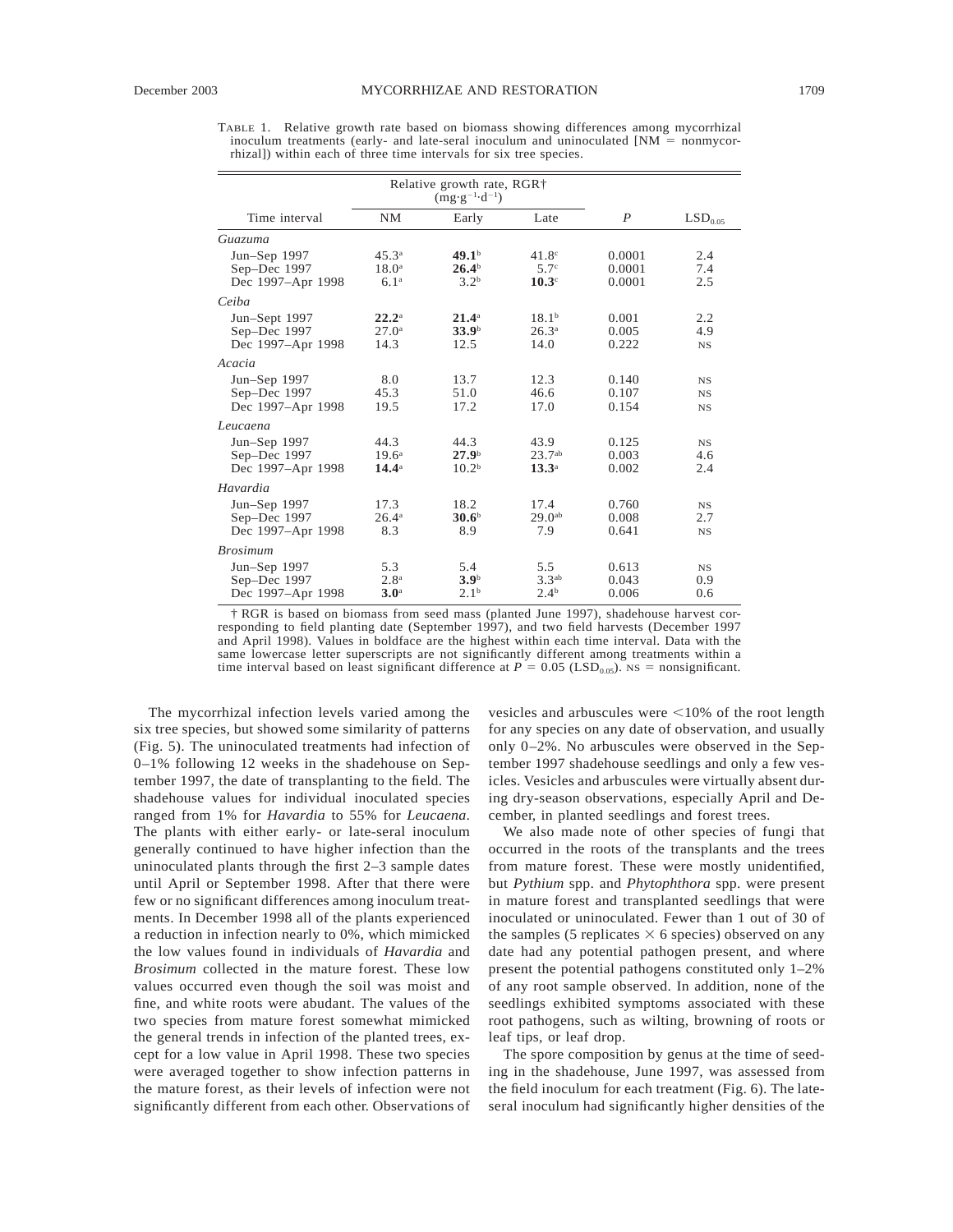TABLE 2. Relative growth rate (RGR) based on height data of Fig. 1 showing differences among mycorrhizal inoculum treatments (early- and late-seral inoculum, and uninoculated  $[NM = no$  mycorrhizal inoculum]) within each of three time intervals between September 1997 and December 1999 for six tree species.

|                                                             | RGR (mm $\cdot$ cm <sup><math>-1</math></sup> ·d <sup><math>-1</math></sup> ) |                                                     |                                                     |                            |                                 |
|-------------------------------------------------------------|-------------------------------------------------------------------------------|-----------------------------------------------------|-----------------------------------------------------|----------------------------|---------------------------------|
| Time interval                                               | <b>NM</b>                                                                     | Early                                               | Late                                                | $\boldsymbol{P}$           | $\mathrm{LSD}_{0.05}$           |
| Guazuma                                                     |                                                                               |                                                     |                                                     |                            |                                 |
| Sep 1997–Feb 1998<br>Apr 1998-Nov 1998<br>Apr 1999-Dec 1999 | 0.109a <sub>b</sub><br>$0.045^{\rm a}$<br>0.014                               | 0.122 <sup>b</sup><br>$0.040$ <sup>a</sup><br>0.019 | $0.098$ <sup>a</sup><br>0.063 <sup>b</sup><br>0.008 | 0.039<br>0.0001<br>0.116   | 0.019<br>0.009<br>$_{NS}$       |
| Ceiba                                                       |                                                                               |                                                     |                                                     |                            |                                 |
| Sep 1997-Feb 1998<br>Apr 1998-Nov 1998<br>Apr 1999–Dec 1999 | $0.086$ <sup>a</sup><br>$0.035^{\rm a}$<br>0.016                              | 0.099 <sup>b</sup><br>$0.033^{a}$<br>0.019          | $0.088^{ab}$<br>0.043 <sup>b</sup><br>0.016         | 0.054<br>0.025<br>0.349    | 0.012<br>0.007<br><b>NS</b>     |
| Acacia                                                      |                                                                               |                                                     |                                                     |                            |                                 |
| Sep 1997–Feb 1998<br>Apr 1998-Nov 1998<br>Apr 1999-Dec 1999 | $0.105^{\rm a}$<br>$0.041$ <sup>a</sup><br>0.021                              | 0.118 <sup>b</sup><br>0.032 <sup>b</sup><br>0.021   | $0.111^{ab}$<br>$0.041$ <sup>a</sup><br>0.022       | 0.037<br>0.0001<br>0.680   | 0.009<br>0.004<br>$_{NS}$       |
| Leucaena                                                    |                                                                               |                                                     |                                                     |                            |                                 |
| Sep 1997-Feb 1998<br>Apr 1998-Nov 1998<br>Apr 1999-Dec 1999 | 0.113<br>0.034<br>0.013                                                       | 0.126<br>0.032<br>0.013                             | 0.123<br>0.031<br>0.011                             | 0.115<br>0.562<br>0.473    | $_{NS}$<br>$_{NS}$<br><b>NS</b> |
| Havardia                                                    |                                                                               |                                                     |                                                     |                            |                                 |
| Sep 1997-Feb 1998<br>Apr 1998-Nov 1998<br>Apr 1999–Dec 1999 | 0.069a<br>0.025<br>0.039a                                                     | 0.086 <sup>b</sup><br>0.021<br>0.032 <sup>b</sup>   | $0.080^{ab}$<br>0.026<br>0.033 <sup>b</sup>         | 0.171<br>0.427<br>0.031    | 0.011<br><b>NS</b><br>0.006     |
| <b>Brosimum</b>                                             |                                                                               |                                                     |                                                     |                            |                                 |
| Sep 1997-Feb 1998<br>Apr 1998-Nov 1998<br>Apr 1999–Dec 1999 | 0.028<br>0.019<br>                                                            | 0.030<br>0.018<br>                                  | 0.026<br>0.018<br>                                  | 0.420<br>0.813<br>$\cdots$ | $_{NS}$<br>$_{NS}$<br>          |

*Notes:* Values in boldface are the highest within each time interval. Data with the same lowercase letter superscripts are not significantly different among treatments within a time interval based on LSD<sub>0.05</sub>. Mortality of *Brosimum* was high during 1999 from deer browsing, so RGR was not calculated.

large-spored Gigasporaceae (*Gigaspora* plus *Scutellospora*, 100–250 mm) and *Acaulospora* (110–200  $\mu$ m), while the early-seral inoculum had few of these species. Both inoculum sources had approximately equal densities of *Glomus* (50–100  $\mu$ m),  $\sim$ 2 spores/g soil. Over time the densities of spores increased from none initially in the rhizospheres of uninoculated plants. For *Sclerocystis* (80–100 μm) and *Glomus* there were no significant differences among the treatments, and *Acaulospora* was significantly higher in matureforest inoculum at two observation dates. The Gigasporaceae continued to be higher in the rhizospheres of plants inoculated with late-seral soil through July 1999. At the final assessment in November 2000 there was no longer a significant difference among the treatments in counts of Gigasporaceae. Counts of *Glomus* in November 2000 were about one order of magnitude higher than previous dates ( $\sim$ 50 spores/g), although the other genera were within the same order of magnitude during all the observations. Because of the large differences in size, we also calculated the biovolume of the different species. The Gigasporaceae spore volume averaged  $18 \times 10^{-4}$  mm<sup>3</sup> per spore, *Sclerocystis* was 3.8  $\times$  10<sup>-4</sup> mm<sup>3</sup>, *Acaulospora* was 25  $\times$  10<sup>-4</sup> mm<sup>3</sup>, and Glomus was  $2.8 \times 10^{-4}$  mm<sup>3</sup>. Although the Gigasporaceae were not very abundant, they contributed almost as much total volume as the small-spored *Glomus* combined, except in November 2000 when *Glomus* sporulated profusely (Fig. 6).

Spore genus data were collected separately for each host plant, and we noted that all fungal genera were associated with all host plants. Since there was no differential association of host plants with spore genera, we show only the mean values of spores in the rhizospheres of the combined six tree species, rather than by individual tree species (Fig. 6). A further analysis of spore composition by species is underway from prepared slides that may show specialization of certain spore species for certain tree species. We have tentatively distinguished some 43 arbuscular mycorrhizal taxa to date.

## **DISCUSSION**

Successional models of arbuscular mycorrhizal fungi (AMF) suggest that as late-seral plant species colonize, inoculum density increases and later seral species of fungi colonize as well (Janos 1980*a*, Allen 1991, Hart et al. 2001). Thus our initial working hypothesis was that late-seral fungi would be beneficial for plant establishment, especially of the late-seral tree species,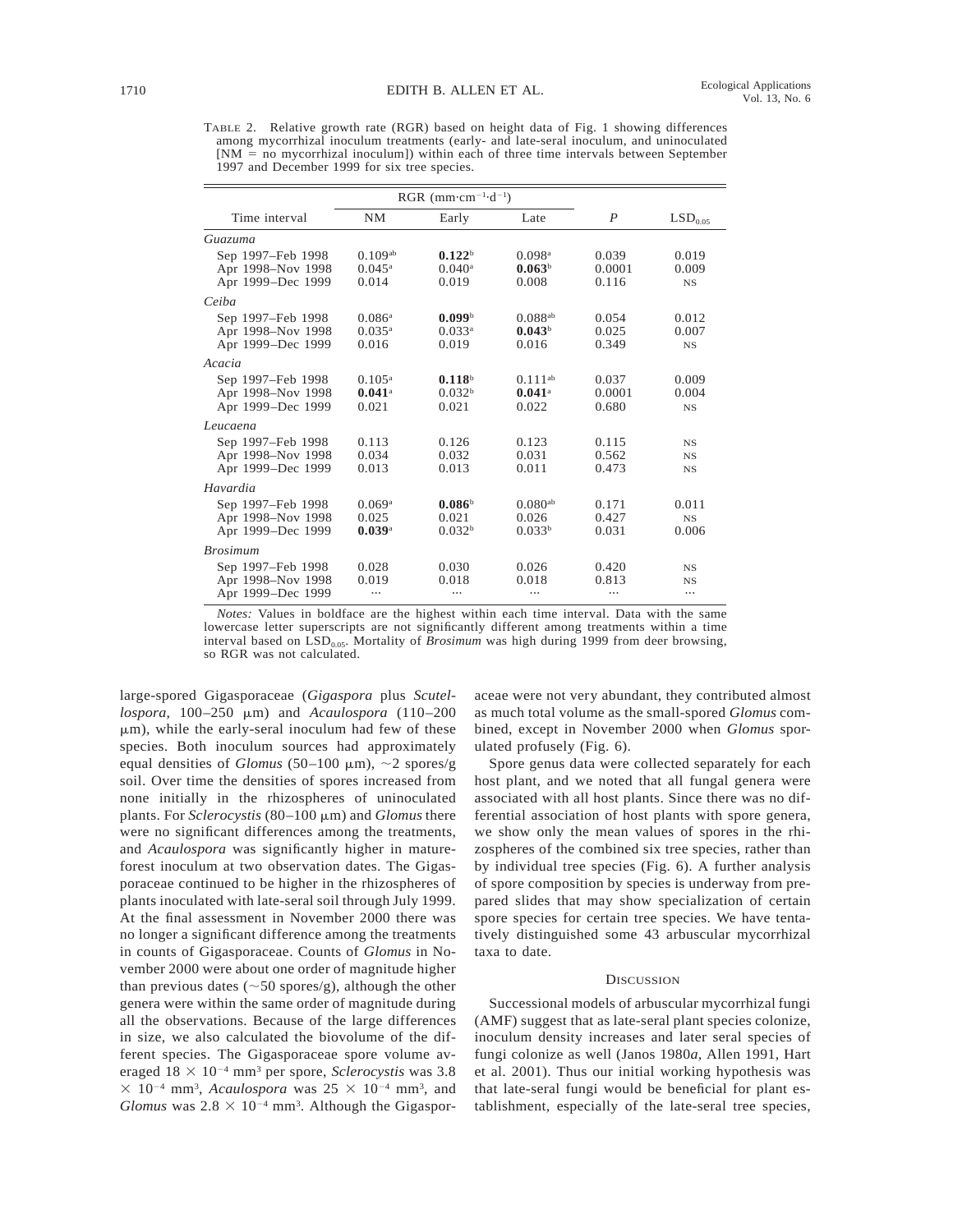

FIG. 4. Percentage of N and P in leaves of plants harvested from the field in December 1997, three months after planting. Treatments are inoculated as seedlings with soil from early-seral or late-seral forest, or grown in sterile soil and initially nonmycorrhizal (NM). Error bars are  $\pm$  1 se. Different lowercase letters show significantly different values for *P* within a species;  $NS =$  significant.

but clearly this was not the case here. Early-seral inoculum was more beneficial in all cases. The poor response of *Ceiba* and *Guazuma* to late-seral inoculum was also surprising, as these plants were even smaller than uninoculated plants. *Ceiba* is a mid- to late-seral tree, while *Guazuma* is early to mid-seral, so there is no specific beneficial relationship between late-seral AM fungi and late-seral trees based on this set of tree species. In addition, both early- and late-seral trees had similarly high positive responses to early-seral inoculum, unlike other studies where either the early-seral trees (Siquiera et al. 1998, Kiers et al. 2000, Zangaro et al. 2000) or the late-seral trees (Janos 1980*b*, Huante et al. 1993) derived greater growth benefits from inoculation.

Most prior studies that compared early- and late-seral tree response used only early-seral or pot-cultured inoculum (Janos 1980*a*, Huante et al. 1993, Siqueira et al. 1998, Zangaro et al. 2000). Studies using late-seral inoculum have had mixed results; forest inoculum was better than pasture inoculum for an early-seral tree (Fischer et al. 1994), but the two sources of inocula produced similar growth in a late-seral tree (Asbjornson and Montagnini 1994). The study of Kiers et al. (2000) had species-specific interactions, with late-seral inoculum best for a pioneer tree in one case, and earlyseral inoculum best for a mature-forest tree in another. Our study, by contrast, showed a consistent growth benefit of the early-seral inoculum.

A number of studies have recognized changes in AM species composition during succession (Nicolson and Johnston 1979, Allen et al. 1987, 1993*b*), but detailed analyses of the functions of AMF from different stages are more recent (Hart et al. 2001). In this study we used whole-soil inoculum, so we added not only mycorrhizal fungi, but all of the soil organisms. Reduced growth responses from soil inoculum may occur if the mycorrhizal fungus acts as a carbon drain, but in whole soil any growth reductions may also be attributed to soil pathogens (Allen et al. 1993*a*). Two alternative hypotheses on plant response to the inocula are (1) the early- and late-seral fungi have different effects on plant growth, and (2) there are other species of microorganisms or edaphic factors in the early and late-stage soils that also affect plant growth.

The hypothesis that early- and late-successional fungi had different effects on plant growth is supported by several lines of evidence. First, *Scutellospora* and *Gigaspora* were more abundant in the late-successional than the recently burned forest, and in the restoration plot they maintained their relatively higher abundance until July 1999, almost two years after planting. Disturbance is known to change the species composition of mycorrhizal fungi, including loss of the large-spored Gigasporaceae and an increase in the generally smaller *Glomus* spp. This occurred, for instance, in soils impacted by anthropogenic nitrogen deposition in southern California, where large-spored species declined with high soil N (Egerton-Warburton and Allen 2000, Egerton-Warburton et al. 2001). *Glomus* spp. also dominated in recently mined, revegetated lands in Australia (Brundrett et al. 1999) and Montana (Allen et al. 1987), whereas nearby undisturbed sites had a diversity of large-spored fungi. Pastures planted with exotic grasses on the west coast of Mexico had mainly *Glomus*species compared to the higher diversity in seasonal tropical forest (Allen et al. 1998). This contrasts with results for Costa Rican grasslands and nearby wet tropical forest, which were similar in AMF spore species composition (Johnson and Wedin 1997, Picone 2000).

While not all disturbances in tropical forest or elsewhere have caused a shift in AMF species composition, we documented a difference in soil inoculum in recently burned soils compared to mature forest caused by a reduced density of large-spored Gigasporaceae. The Gigasporaceae had  $\leq 1$  spore/g soil, but their large size ensured that they had a similar volume as the many small *Glomus* spores did. Biovolume is a better approximation of microbial biomass than spore density (Van Veen and Paul 1979, Allen and MacMahon 1985), and larger spores give rise to more germ tubes that can initiate infections in roots (Gerdemann 1968). Gigasporaceae produced four times more extraradical hyphae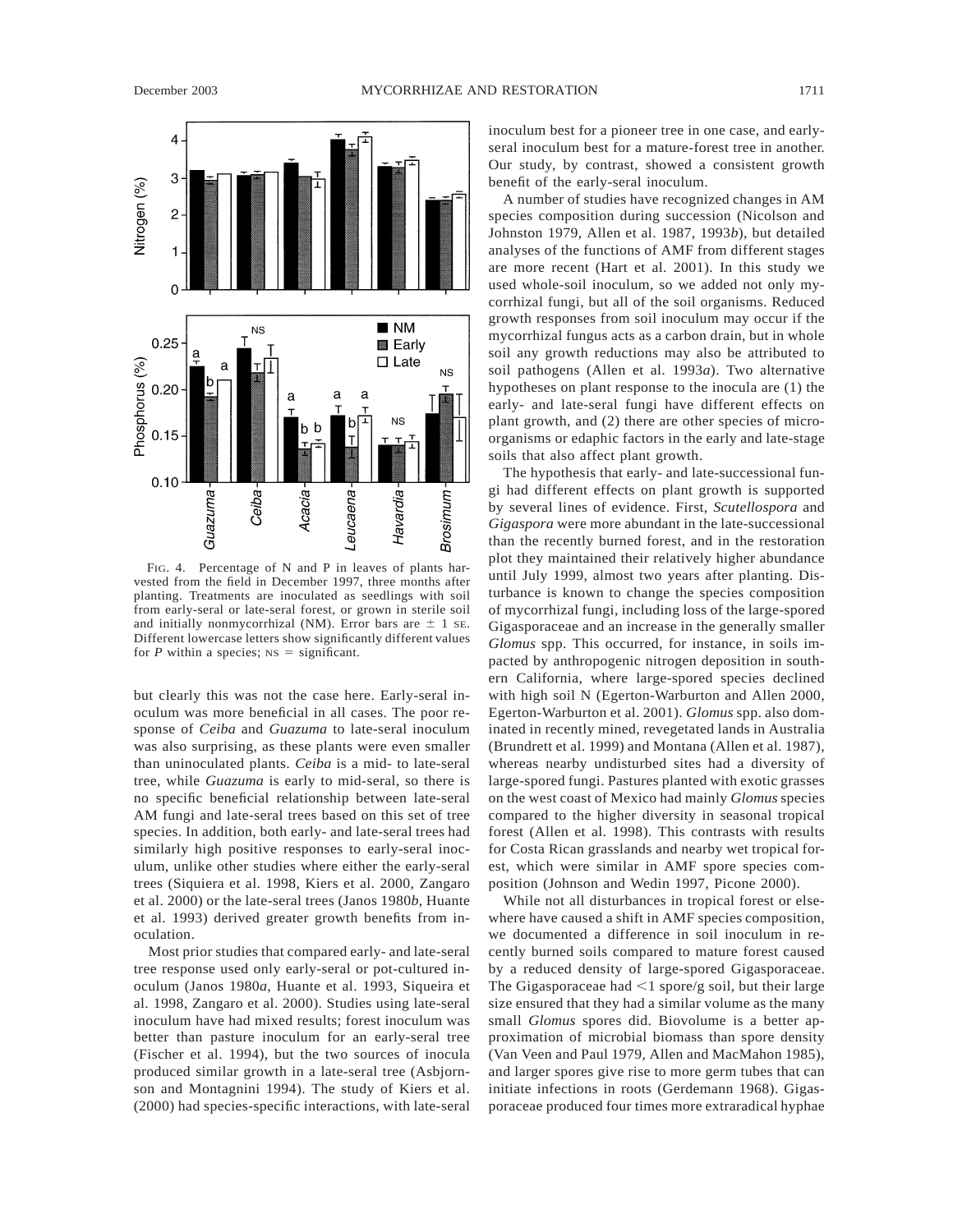

FIG. 5. Percentage of mycorrhizal infection over time of each of six tree species that were inoculated as seedlings with soil from early-seral or late-seral forest, or grown in sterile soil and initially nonmycorrhizal (NM). Each data point is based on *n* 5 5 individual plants except for *Brosimum* on the last date, when only four plants survived per treatment. Bars are  $LSD<sub>0.05</sub>$  to compare treatment means for each individual sample date.

|                                             | Mature forest,                 | Restoration plot          |                           |                               |  |  |
|---------------------------------------------|--------------------------------|---------------------------|---------------------------|-------------------------------|--|--|
| Soil<br>characteristic                      | Inoculum soil,<br>15 June 1997 | Preburn,<br>14 June 1997  | Postburn,<br>4 July 1997  | At two years,<br>12 July 1999 |  |  |
| pH                                          | 7.2                            | 7.7                       | 7.6                       | 7.5                           |  |  |
| Total P $(\mu g/g)$<br>Mean<br>$1$ SE       | 710.6<br>88.0                  | 564.6<br>55.2             | 591.1<br>49.8             | no data                       |  |  |
| Extractable P $(\mu g/g)$<br>Mean<br>$1$ SE | $20.2^{\rm a}$<br>6.4          | 29.1 <sup>b</sup><br>3.0  | 29.4 <sup>b</sup><br>2.5  | $14.5^\circ$<br>1.6           |  |  |
| Organic matter (%)<br>Mean<br>$1$ SE        | 26.8 <sup>a</sup><br>6.8       | 34.0 <sup>a</sup><br>1.2  | 15.9 <sup>b</sup><br>0.7  | $43.2^\circ$<br>1.1           |  |  |
| Total $N$ $(\%)$<br>Mean<br>$1$ SE          | 2.04 <sup>a</sup><br>0.65      | 1.39 <sup>a</sup><br>0.08 | 1.52 <sup>a</sup><br>0.09 | 0.87 <sup>b</sup><br>0.05     |  |  |

TABLE 3. Soil measurements in the research plot pre- and postburn and two years following planting, and in the inoculum soil collected from the mature forest.

*Note:* Data with the same lowercase superscript letters are not significantly different among treatments based on least significant difference at  $P = 0.05$ .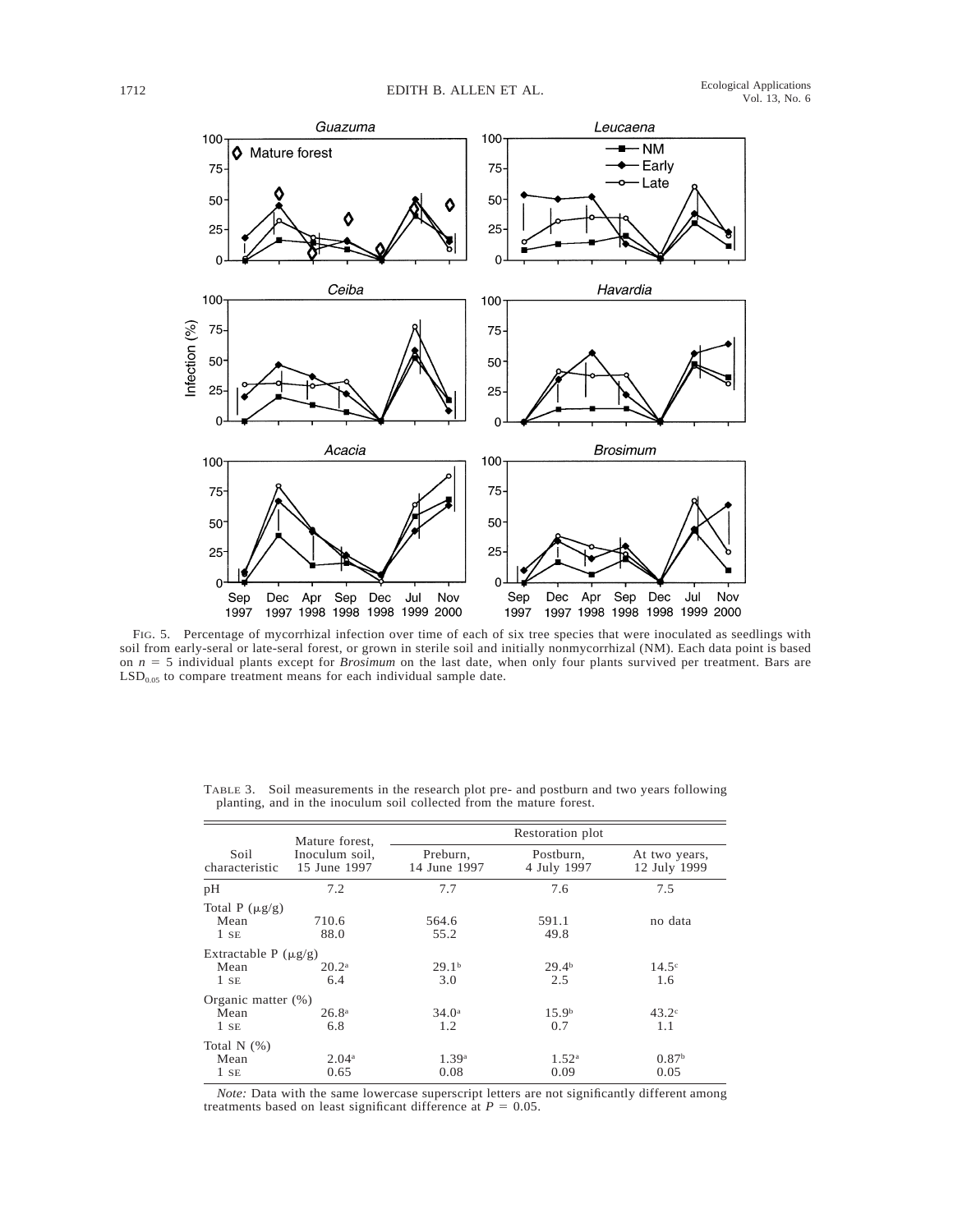

FIG. 6. Density of mycorrhizal spore genera (number of spores per gram of dry soil) in soil samples from the rhizospheres of six tree species over time, inoculated as seedlings with soil from early-seral or late-seral forest, or grown in sterile soil and initially nonmycorrhizal (NM). The vertical bars are LSD at  $P = 0.05$ .

than Glomaceae and Acaulosporaceae (Hart and Reader 2002).

The importance of the different genera of AMF in promoting different growth responses lies in their functional differences. Van der Heijden et al. (1998) showed that the effects on individual plant growth from adding additional AMF species to a spore mix becomes diminished after 6–8 species of fungi are present. This is the number of species that may typically be associated with an individual plant species, although there are more species across an entire stand (Allen et al. 1995, 2001). Thus, on the scale of an individual host plant the addition of large-spored Gigasporaceae may affect plant growth, and in this case the response was to reduce growth.

Several studies have shown *Glomus* to be a better mutualist in promoting plant growth than either *Scutellospora* or *Gigaspora*. Plants inoculated with *Scutellospora calospora* were smaller than those inocu-

lated with isolates of *Glomus* spp., most likely because *S. calospora* produced more external hyphae and utilized a higher proportion of plant carbon (Thomson et al. 1990, Pearson et al. 1993, Hart and Reader 2002). Nevertheless, *Glomus* initiated infections more rapidly than *Gigaspora* or *Acaulospora* (Hart and Reader 2002). *Scutellospora calospora* provided less P to plants than did a *Glomus* isolate (Pearson and Jakobsen 1993). When *S. calospora* and the *Glomus* isolate were inoculated together, *Glomus* had reduced infection, while *S. calospora* was unaffected by *Glomus* (Pearson 1994). In another study, *Gigaspora rosea* accumulated polyphosphates in hyphae, possibly making them less available to plants, while *Glomus manihotis* did not (Boddington and Dodd 1999). These studies may explain why the occurrence of *Gigaspora* plus *Scutellospora* in mature-forest soils, with biovolumes equivalent to *Glomus*, may have promoted smaller growth responses by the host trees.

We also considered the alternative hypothesis, that other species of soil microorganisms caused the reductions in growth of the trees with late-seral inoculum. Fungal pathogens (possibly *Pythium* and *Phytophthora*) occurred in  $\leq$ 1% of the observations, and occurred in all treatments, so pathogens alone do not explain reduced plant growth in this study. Typically, pathogens that are known to affect plant health have a higher percentage of root infection. Root pathogens occur in many species of tropical-forest trees (da Silva and Minter 1995) and mycorrhizae in some cases have a beneficial effect in reducing pathogen impact (Declerck et al. 2002). In a separate experiment in a nearby field at El Edén, we observed one instance of *Fusarium* spp. that covered  $>50\%$  of the root length of inoculated, planted *Cochlospermum vitifolium*, and caused >90% tree mortality (M. F. Allen, E. B. Allen, and A. Gómez-Pompa, *personal observations*). However, we did not see *Fusarium* sporulating on any of the plants in the current experiment, nor was there any evidence of mortality, leaf drop, or yellowing caused by root fungi. Finally, if pathogens had a role, they did not affect all of the seedlings equally. In the shadehouse *Acacia* had reduced relative growth rate (RGR) only of uninoculated seedlings, which is inconsistent with a pathogendriven hypothesis. Both *Ceiba* and *Guazuma* had lowest RGR with late-seral inoculum in the shadehouse, but we observed insufficient evidence of fungi other than AMF to invoke a pathogen effect. The other three species had equal RGR in the three inoculum treatments from seed planting to field transplanting, so their growth was unaffected by any components of the soil inoculum until they were planted in the field.

The overall slow growth of *Brosimum* has been noted in other studies (Ramos and del Amo 1992) and is related to its life history as a late-seral tree. This is a shade-tolerant species that regenerates naturally in forest gaps, and had the highest growth rate in intermediate shade conditions (Ramos and del Amo 1992). It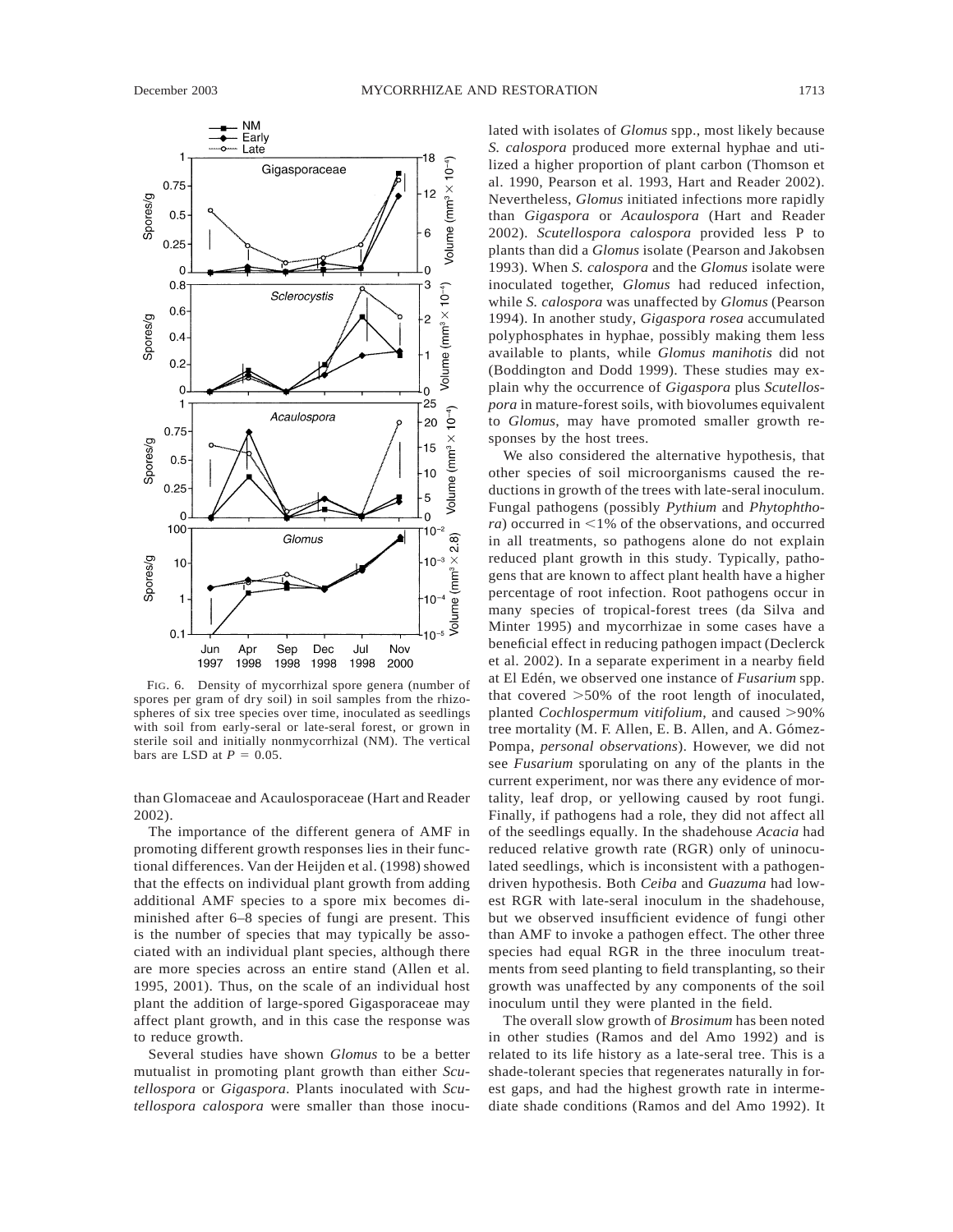had the lowest growth rate compared to early- and intermediate-successional species (Ramos and del Amo 1992, Ramos and Grace 1990). In our site *Brosimum* was planted in full sun where it would not have optimum growth. Although the three legume tree species were 4–5 m tall and started to shade *Brosimum* by the final measurement, deer herbivory increased, and both *Brosimum* and *Guazuma* suffered mortality, with *Brosimum* greatly decreased in height.

The changes in seasonality of spore density and mycorrhizal root infection both showed poor relationships with plant growth and were inconsistent from year to year. For instance, plants with early- and late-successional inoculum generally did not have different levels of infection after planting in the field, but plants with early-successional inoculum were larger for all species. The mean percentage infection of inoculated plants was 41–45% in December 1997, but it was only 1–2% in December 1998. Both years had relatively high rainfall during the summer–fall rainy season, and moist soils with many fine roots during the December sample period. The relationship between percentage infection and plant response is complicated by the fact that roots and fungi grow independently at different rates, and fungal growth rate may not be as rapid as fast-growing roots (Allen 2001). Roots in this soil penetrate into fissures in the rocky substrate, so total root length is impossible to obtain from the field, and would need to be obtained from greenhouse experiments. Percentage infection is an indication of presence of the fungi and may not necessarily be related to plant growth.

The spore density of *Glomus* increased by one order of magnitude between July 1999 and November 2000, when values averaged 50 spores/g dry soil (mean of the three inoculum treatments). We also noted *Glomus* densities of  $\sim$ 30 spores/g during October 1996 before this experiment started (L. Corkidi and E. B. Allen, *personal observations*), but other genera still had  $\sim$ 1 spore/g soil at this time. *Glomus* spore densities also fluctuated by an order of magnitude at another seasonal tropical forest site on the west coast of Mexico (Allen et al. 1998).

The mycorrhizal fungi did not increase plant P concentrations, as has been shown in numerous other studies (Smith and Read 1997). In this case mycorrhizal inoculum increased the biomass without increasing P concentration, resulting in significantly reduced P concentration in three of the species. The N:P ratios of the three non-legumes ranged from 13 to 14, within the range observed in other season tropical forests (Jaramillo and Sanford 1995). The three legume species were higher in N:P, as expected, ranging from 21 to 25. We observed nodules on the roots of all three legume species at the first harvest in December 1997. Plants at our site had higher tissue concentrations of both N and P than most other seasonal tropical forest sites, and these soils are higher in N and P than most other sites (Jaramillo and Sanford 1995). The relatively

high values of extractable and total soil P and of leaf P suggest that P is less limiting in these soils than other seasonal tropical forests.

Another line of evidence that indicates that P is not limiting in these forests is a P-fertilization study at a forest some 40 km distant from our site on the same calcareous substrate that did not produce a plant growth response (Whigham et al. 1998). While we did not do a P-fertilization study here, such studies have been done to test mycorrhizal response of one of our study plants, *Leucaena leucocephala*. This species shows large growth responses to AMF inoculation under low P and is considered mycorrhizal dependent (Huang et al. 1985, Habte and Manjunatha 1987, Brandon et al. 1997). Mycorrhizal *Leucaena* in our study did not have elevated tissue P as these other studies showed. It was not responsive to inoculation during the first 12 weeks in the shadehouse as shown by RGR, but it was responsive to mycorrhizae in diameter growth after three years in the field. Given the relatively high levels of P in our soils, the mycorrhizal response of *Leucaena* and the other species we tested may also be caused by other physiological mechanisms that promote plant growth, such as water relations during the dry season or uptake of other soil nutrients (Huang et al. 1985, Allen 1991).

During secondary succession we can expect an increase in the abundance of Gigasporaceae, but considering their poor performance as mutualists in some studies (Pearson et al. 1993, Pearson 1994) their benefits can only be speculated. For instance, it is unclear how the accumulation of polyphosphates by Gigasporaceae might benefit plant growth in the long term (Boddington and Dodd 1999), and responses to other nutrients are poorly understood for Gigasporaceae. Their well-developed external hyphae and large spores may constitute a carbon drain for the host plant (Thomson et al. 1990, Pearson et al. 1993, Hart and Reader 2002). It is likely that mature or large trees can withstand this C drain better than establishing seedlings, so the successional patterns we observed in spore species are consistent with a rapidly growing successional forest, followed by slower-growing mature forest. Fire impacted the inoculum by reducing the relative abundance of Gigasporaceae, followed by rapid recovery of the genus *Glomus*. A previous study on fire in grassland also showed a loss of diversity in AM fungi, but no reduction in mycorrhizal infection following fire (Eom et al. 1999). Gigasporaceae may have a negative effect on the C balance of establishing seedlings, but may be more beneficial once the mycelial network has become established. Our results show the need for site-specific understanding of effects of disturbance on inoculum and on host-plant response. From a practical standpoint, the results suggest that, in these seasonal tropical forests, early-seral inoculum is the best for restoration of trees, and that the inoculum that remained following fire is beneficial to plant growth. All six species responded significantly to mycorrhizal inoculum with in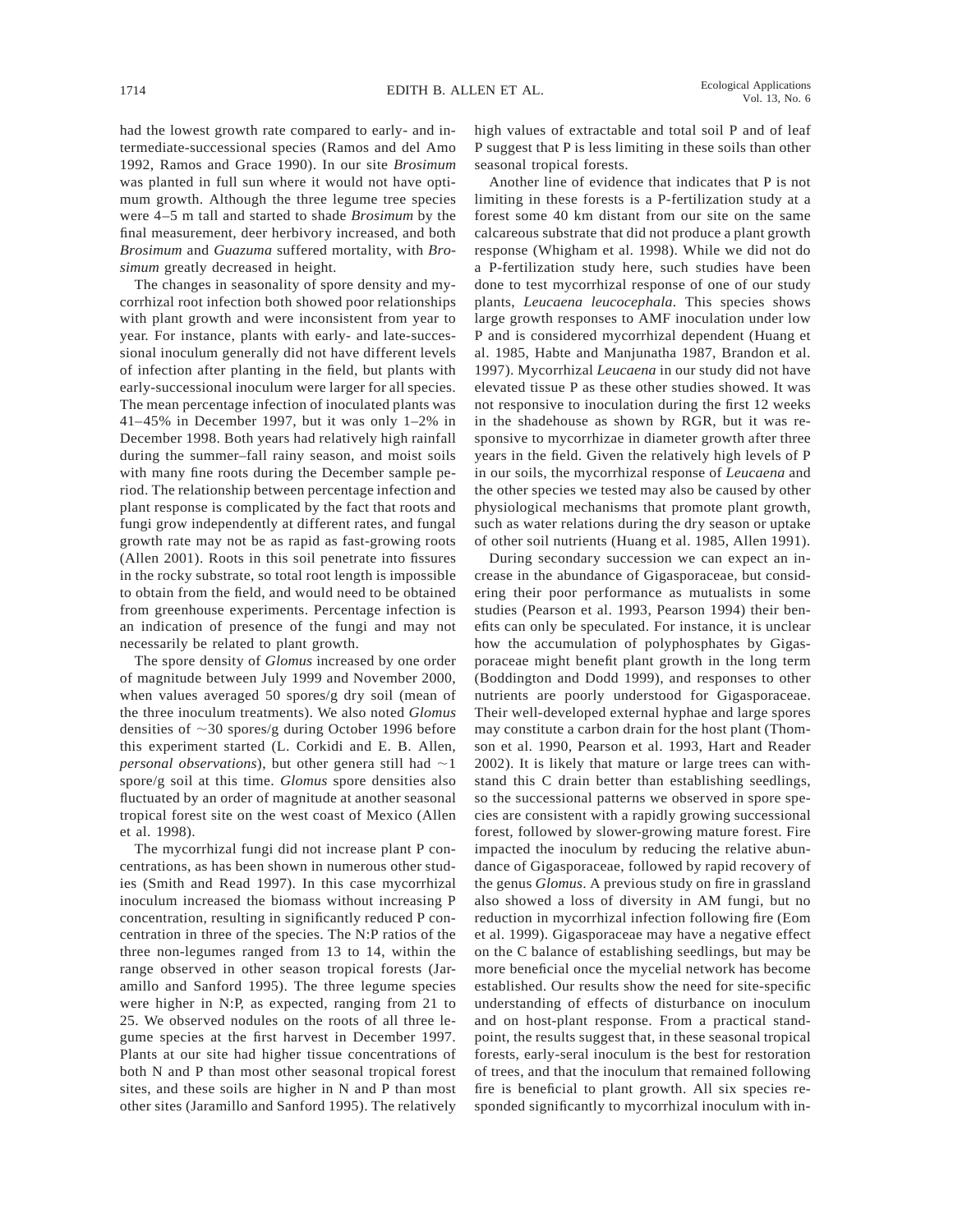creased height in the first year, a time when there is also rapid growth of resprouts following fire. In our study we cleared the resprouts, but during actual restoration or natural recolonization seedlings will likely suffer from competition, and taller or faster-growing inoculated seedlings may have a greater probability of survival. When inoculum is used in restoration, our study shows there is no benefit to the trees to use lateseral inoculum for seedling establishment.

#### **ACKNOWLEDGMENTS**

We are especially grateful for help from El Edén Ecological Reserve technical assistants Juan Castillo, Antonio Andrade, and Luz Maria Ortega, local students, botanists, and ecologists, including Edilberto Ucan, Jordan Miranda, Roberto Sibaja, Hector Lara, students from San Diego State University and University of California Riverside, Vicki Martinez, Joshua Bennett, Daniel Robledo, Concepcion Sigüenza, Fred Edwards, Helen Violi, and Minh Dang, and to numerous local campesinos and El Edén field station workers, including Liborio and Abundio Canto, Arnulfo and Gabino Peech, and Julio Ucan. This research was initiated with a UCMexus travel grant and funded by NSF grant numbers DEB 9622352 and 9981607.

#### LITERATURE CITED

- Allen, E. B., and M. F. Allen. 1986. Water relations of xeric grasses in the field: interactions of mycorrhizas and competition. New Phytologist **104**:559–571.
- Allen, E. B., and M. F. Allen. 1988. Facilitation of succession by the nonmycotrophic colonizer *Salsola kali* on a harsh site: effects of mycorrhizal fungi. American Journal of Botany **75**:257–266.
- Allen, E. B., M. F. Allen, D. J. Helm, J. M. Trappe, R. Molina, and E. Rincón. 1995. Patterns and regulation of mycorrhizal plant and fungal diversity. Plant and Soil **170**:47– 62.
- Allen, E. B., J. P. Cannon, and M. F. Allen. 1993*a*. Controls for rhizosphere microorganisms to study effects of VA mycorrhizae on *Artemisia tridentata*. Mycorrhiza **2**:147–152.
- Allen, E. B., J. C. Chambers, K. F. Connor, M. F. Allen, and R.W. Brown. 1987. Natural reestablishment of mycorrhizae in disturbed alpine ecosystems. Arctic and Alpine Research **19**:11–20.
- Allen, E. B., E. Rincón, M. F. Allen, A. Pérez-Jimenez, and P. Huante. 1998. Disturbance and seasonal dynamics of mycorrhizae in a tropical deciduous forest in Mexico. Biotropica **30**:261–274.
- Allen, E. B., H. A. Violi, M. F. Allen, and A. Gómez-Pompa. 2003. Restoration of tropical seasonal forest in Quintana Roo. Pages 587-598 in A. Gómez-Pompa, M. F. Allen, S. L. Fedick, and J. Jimenez-Osornio, editors. The lowland Maya area: three millenia at the human–wildland interface. Haworth Press, Binghamton, New York, USA.
- Allen, M. F. 1983. Formation of vesicular–arbuscular mycorrhizae in *Atriplex gardneri* (Chenopodiaceae): seasonal response in a cold desert. Mycologia **75**:773–776.
- Allen, M. F. 1991. The ecology of mycorrhizae. Cambridge University Press, Cambridge, UK.
- Allen, M. F. 2001. Modeling arbuscular mycorrhizal infection: is % infection an appropriate variable? Mycorrhiza **10**:255–258.
- Allen, M. F., E. B. Allen, C. N. Dahm, and F. S. Edwards. 1993*b*. Preservation of biological diversity in mycorrhizal fungi: importance and human impacts. Pages 81–108 *in* G. Sundnes, editor. Human impact on self-recruiting populations. The Royal Norwegian Society of Sciences and Letters Foundation, Tapir Publishers, Trondheim, Norway.
- Allen, M. F., S. D. Clouse, B. S. Weinbaum, S. Jeakins, C. F. Friese, and E. B. Allen. 1992. Mycorrhizae and the integration of scales: from molecules to ecosystems. Pages 488–516 *in* M. F. Allen, editor. Mycorrhizal functioning. Chapman and Hall, New York, New York, USA.
- Allen, M. F., J. Lansing, and E. B. Allen. 2001. The role of mycorrhizal fungi in the composition and dynamics of plant communities: a scaling issue. Pages 344–367 *in* K. Esser, U. Luettge, W. Beyschlag, and F. Hellwig, editors. Progress in Botany. Genetics: Physiology: Ecology. Springer-Verlag, New York, New York, USA.
- Allen, M. F., and J. A. MacMahon. 1985. Impact of disturbance on cold desert fungi: comparative microscale dispersion patterns. Pedobiologia **28**:215–224.
- Allen, M. F., T. S. Moore, and M. Christensen. 1979. Growth of vesicular–arbuscular mycorrhizal and nonmycorrhizal *Bouteloua gracilis* in a define medium. Mycologia **71**:666– 669.
- Asbjornsen, H., and F. Montagnini. 1994. Vesicular–arbuscular mycorrhizal inoculum potential affects the growth of *Stryphenodendron microstachyum* seedlings in a Costa Rican humid tropical lowland. Mycorrhiza **5**:45–51.
- Bever, J. D., P. A. Schultz, A. Pringle, and J. B. Morton. 2001. Arbuscular mycorrhizal fungi: more diverse than meets the eye, and the ecological tale of why. BioScience **51**:923–931.
- Boddington, C. L., and J. C. Dodd. 1999. Evidence that differences in phosphate metabolism in mycorrhizas formed by species of *Glomus* and *Gigaspora* might be related to their life-cycle strategies. New Phytologist **142**:531–538.
- Brandon, N.J., H.M. Shelton, and D.M. Peck. 1997. Factors affecting the early growth of *Leucaena leucocephala*. II. Importance of arbuscular mycorrhizal fungi, grass competition and phosphorus application on yield and nodulation of leucaena in pots. Australian Journal of Experimental Agriculture **37**:35–43.
- Bremner, J. M., and C. S. Mulvaney. 1982. Nitrogen-total. Pages 595–624 *in* A. L. Page, editor. Methods of soil analysis. Part 2. Chemical and microbiological properties. Monograph Number 9. Second edition. American Society of Agronomy and Soil Science Society of America Madison, Wisconsin, USA.
- Brundrett, M. C., D. A. Jasper, and N. Ashwath. 1999. Glomalean mycorrhizal fungi from tropical Australia. II. The effect of nutrient levels and host species on the isolation of fungi. Mycorrhiza **8**:315–321.
- Carlson, R.M., R.I. Cabrera, J.L. Paul, J. Quick, and R.Y. Evans. 1990. Rapid direct determination of ammonium and nitrate in soil and plant tissue extracts. Communications in Soil Science and Plant Analysis **21**:1519–1529.
- Carranza Sanchez, J., C. Barreto Salinas, C. Molina Islas, J. E. Bezaury Creel, and A. A. Loreto Viruel. 1996. Analysis cartografico del cambio de uso del suelo en la Peninsula de Yucatán, Mexico. Amigos de Sian Ka'an A.C., Cancún, Mexico.
- Cuenca, G., Z. De Andrade, and G. Escalante. 1998. Arbuscular mycorrhizae in the rehabilitation of fragile degraded tropical lands. Biology and Fertility of Soils **26**:107–111.
- daSilva, M., and D. W. Minter. 1995. Fungi from Brazil. International Mycological Institute, CAB International, Wallingford, Oxfordshire UK.
- Declerck, S., J. M. Risede, G. Rufyikiri, and B. Delvaux. 2002. Effects of arbuscular mycorrhizal fungi on severity of root rot of bananas caused by *Cylindrocladium spathiphylli*. Plant Pathology **51**:109–115.
- Egerton-Warburton, L., and E. B. Allen. 2000. Shifts in arbuscular mycorrhizal communities along an anthropogenic nitrogen deposition gradient. Ecological Applications **10**: 484–496.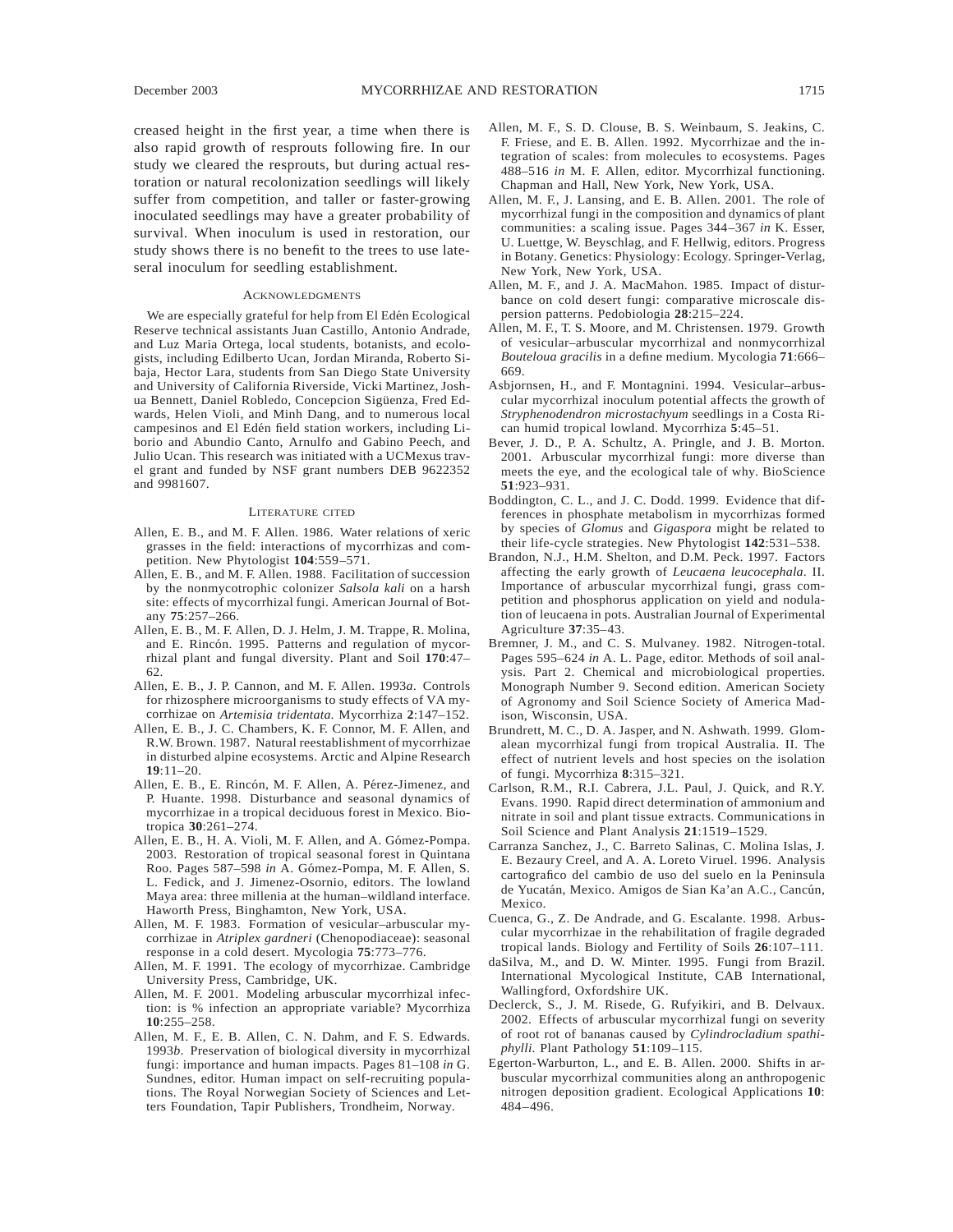- Egerton-Warburton, L. M., R. C. Graham, E. B. Allen, and M. F. Allen. 2001. Reconstruction of the historical changes in mycorrhizal fungal communities under anthropogenic nitrogen deposition. Proceedings of the Royal Society Biological Sciences Series B7 **268**:2479–2484.
- Eom, A.-H., D. H. Hartnett, G. W. T. Wilson, and D. A. H. Figge. 1999. The effect of fire, mowing, and fertilizer amendment on arbuscular mycorrhizas in tall grass prairie. American Midland Naturalist **142**:55–70.
- Estrada Medina, H. 2000. Caracterizacion y cartografia del recurso suelo del municipio de Hocaba, Yucatán. Thesis. Universidad Autonoma de Yucatán, Mérida, Mexico.
- Fedick, S. L., B. A. Morrison, B. J. Andersen, S. Boucher, J. C. Acosta, and J. P. Mathews. 2000. Wetland manipulations in the Yalahau Region of the Northern Maya Lowlands. Journal of Field Archaeology **27**:131–152.
- Fischer, C. R., D. P. Janos, D. A. Perry, and R. G. Linderman. 1994. Mycorrhiza inoculum potentials in tropical secondary succession. Biotropica **26**:369–377.
- Gerdemann, J. W. 1968. Vesicular–arbuscular mycorrhiza and plant growth. Annual Review of Phytopathology **6**: 397–418.
- Gómez-Pompa, A. 1980. Successional studies of a rain forest in Mexico. Pages 246–266 *in* D. C. West, H. H. Shugart, and D. B. Botkin, editors. Forest succession. Concepts and application. Springer-Verlag, New York, New York, USA.
- Gómez-Pompa, A. 1998. Vegetation of the Maya region. Pages 39–51 *in* P. Schmidt, M. de la Garza and E. Nalda, editors. Maya. Rizzoli Press, New York, New York, USA.
- Guadarrama, P., and F. J. Alvarez-Sanchez. 1999. Abundance of arbuscular mycorrhizal fungi spores in different environments in a tropical rain forest, Veracruz, Mexico. Mycorrhiza **8**:267–270.
- Habte, M., and A. Manjunath. 1987. Soil solution phosphorus status and mycorrhizal dependency in *Leucaena leucocephala*. Applied and Environmental Microbiology **53**:797– 801.
- Hart, M. M., and R. J. Reader. 2002. Taxonomic basis for variation in the colonization strategy of arbuscular mycorrhizal fungi. New Phytologist **153**:335–344.
- Hart, M. M., R. J. Reader, and J. N. Klironomos. 2001. Lifehistory strategies of arbuscular mycorrhizal fungi in relation to their successional dynamics. Mycologia **93**:1186– 1194.
- Högberg, P. 1982. Mycorrhizal associations in some woodland and forest trees and shrubs in Tanzania. New Phytologist **92**:407–415.
- Holl, K. D., M. E. Loik, E. H. V. Vin, and I. A. Samuels. 2000. Tropical montane forest restoration in Costa Rica: overcoming barriers to dispersal and establishment. Restoration Ecology **8**:339–349.
- Huang, R.-S., W.K. Smith, and R.S. Yost. 1985. Influence of vesicular–arbuscular mycorrhiza on growth, water relations and leaf orientation in *Leucaena leucocephala*. New Phytologist **99**:229–244.
- Huante, P., E. Rincón, and E. B. Allen. 1993. Effect of vesicular–arbuscular mycorrhizae on seedling growth of four tree species from the tropical deciduous forest in Mexico. Mycorrhiza **2**:141–145.
- Hunt, R., D. R. Causton, B. Shipley, and A. P. Askew. 2002. A modern tool for classical plant growth analysis. Annals of Botany (London) **90**:485–488.
- Isaac, R. A., and W. C. Johnson. 1976. Determination of total nitrogen in plant tissue, using a block digestor. Journal of the Association of Official Analytical Chemistry **59**:98– 100.
- Isphording, W. C. 1975. The physical geology of the Yucatán. Transactions, Gulf Coast Association of Geological Societies **25**:231–262.
- Janos, D. P. 1980*a*. Vesicular–arbuscular mycorrhizae affect lowland tropical rainforest plant growth. Ecology **61**:151– 162.
- Janos, D. P. l980*b*. Mycorrhizae influence tropical succession. Biotropica **l2**:56–64.
- Janos, D. P. l987. VA mycorrhizas in humid tropical ecosystems. Pages l07–l34 *in* G. R. Safir, editor. Ecophysiology of VA mycorrhizal plants. CRC Press, Boca Raton, Florida, USA.
- Janos, D. P. 1988. Mycorrhiza applications in tropical forestry: are temperate-zone approaches appropriate? Pages 133–188 *in* F. S. P. Ng, editor. Trees and mycorrhiza. Forest Research Institute—Malaysia, Kuala Lumpur, Malaysia.
- Janzen, D. 1988. Biocultural restoration of a tropical forest. BioScience **38**:156–161.
- Jaramillo, V. J., and R. L. Sanford, Jr. 1995. Nutrient cycling in tropical deciduous forests. Pages 346–361 *in* S. H. Bullock, H. A. Mooney, and E. Medina, editors. Seasonally dry tropical forests. Cambridge University Press, Cambridge, UK.
- Johnson, N. C., and D. A. Wedin. 1997. Soil carbon, nutrients, and mycorrhizae during conversion of dry tropical forest to grassland. Ecological Applications **7**:171–182.
- Kiers, E. T., C. E. Lovelock, E. L. Krueger, and E. A. Herre. 2000. Differential effects of tropical arbuscular mycorrhizal fungal inocula on root colonization and tree seedling growth: implications for tropical forest diversity. Ecology Letters **3**:106–113.
- Kormanik, P. P., W. C. Bryan, and R. C. Schultz. 1980. Procedures and equipment for staining large numbers of plant root samples for endomycorrhizal assay. Canadian Journal of Microbiology **26**:536–538.
- Lugo, A. E. 1988. The future of the forests: ecosystem rehabilitation in the tropics. Environment **30**:16–20.
- Maldonado, J. D., F. H. Tainter, H. D. Skipper, and T. E. Lacher. 2000. Arbuscular mycorrhiza inoculum potential in natural and managed tropical montane soils in Costa Rica. Tropical Agriculture **77**:27–32.
- Marques, M. S., M. Pagano, and M. R. M. M. L. Scotti. 2001. Dual inoculation of a woody legume (*Centrolobium tomentosum*) with rhizobia and mycorrhizal fungi in southeastern Brazil. Agroforestry Systems **52**:107–117.
- Menge, J. A., W. M. Jarrell, C. K. Labanauskas, J. C. Ojala, C. Huszar, E. L. V. Johnson, and D. Silbert. 1981. Predicting mycorrhizal dependency of troyer citrange on *Glomus fasciculatus* in California citrus soils. Soil Science Society of America Journal **46**:926–930.
- Meyer, G. A., and P. N. Keliher. 1992. An overview of analysis by inductively coupled plasma-atomic emission spectrometry. Pages 473–505 *in* A. Montaser and D. W. Golightly, editors. Inductively coupled plasmas in analytical atomic spectrometry. VCH Publishers, New York, New York, USA.
- Mikola, P. 1980. Tropical mycorrhiza research. Clarendon Press, Oxford, UK.
- Murphy, P. G., and A. E. Lugo. 1986. Ecology of tropical dry forest. Annual Review of Ecology and Systematics **17**: 67–88.
- Murphy, P. G, and A. E. Lugo. 1995. Dry forests of Central America and the Caribbean. Pages 9–34 *in* S. H. Bullock, H. A. Mooney, and E. Medina, editors. Seasonally dry tropical forests. Cambridge University Press, Cambridge, UK.
- Nicolson, T. H., and C. Johnston. 1979. Mycorrhizae in the Gramineae. III. *Glomus fasciculatus* as the endophyte of pioneer grasses in a maritime sand dune. Transactions of the British Mycological Society **72**:261–268.
- Olsen, S. R., and L. E. Sommers. 1982. Phosphorus. Pages 403–430 *in* A. L. Page, editor. Methods of soil analysis. Part 2. Chemical and microbiological properties. Second edition. American Society of Agronomy, Soil Science So-